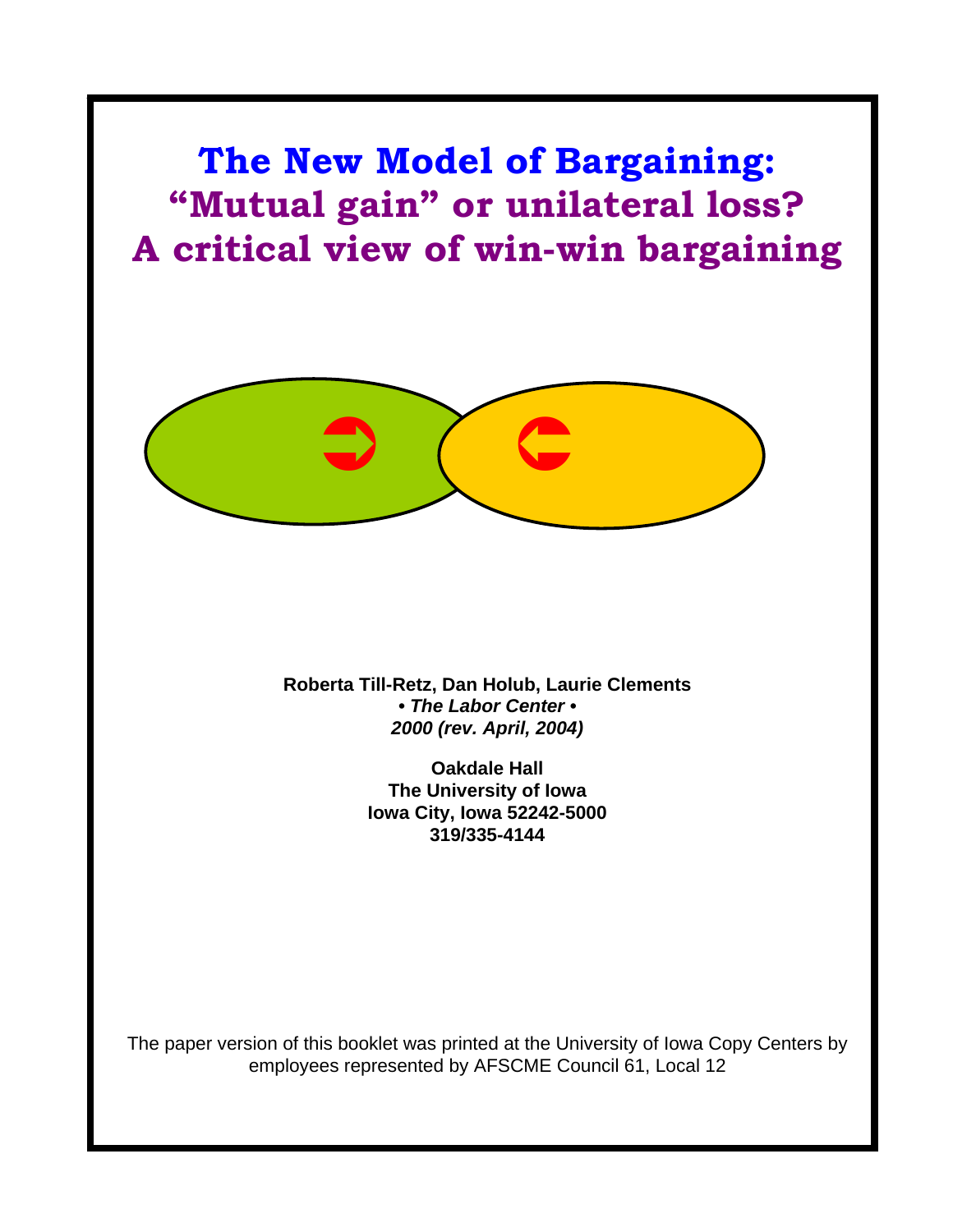# **The New Model of Bargaining:**

| Where do bargaining issues come from? Does the model replace member                         |  |
|---------------------------------------------------------------------------------------------|--|
| Who does the bargaining? Does the union lose experienced union negotiators at the table? 14 |  |
|                                                                                             |  |
|                                                                                             |  |
|                                                                                             |  |
|                                                                                             |  |
|                                                                                             |  |
|                                                                                             |  |
|                                                                                             |  |
|                                                                                             |  |
|                                                                                             |  |
|                                                                                             |  |
|                                                                                             |  |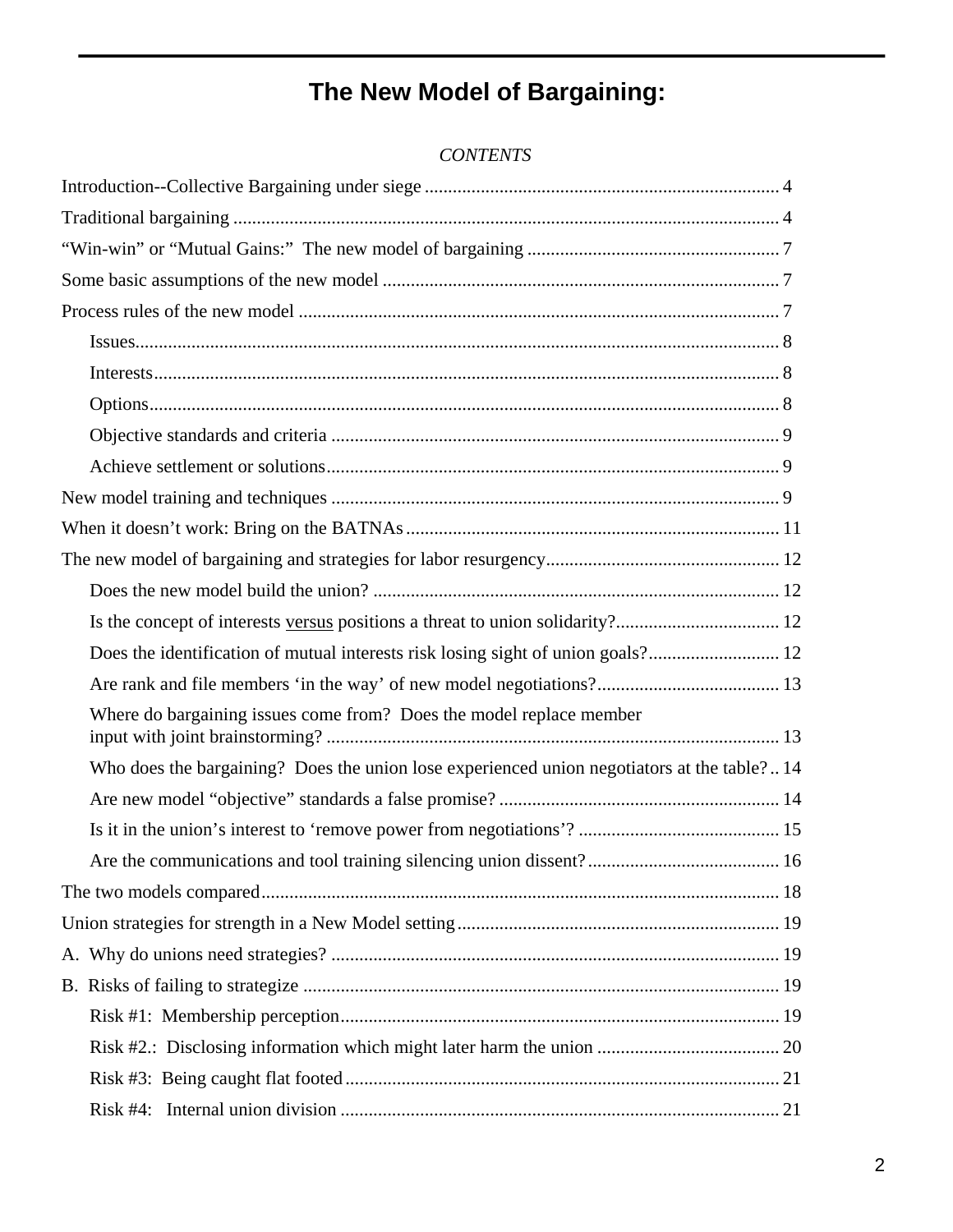| b. Insist that management not unilaterally impose any brainstormed ideas  22        |  |
|-------------------------------------------------------------------------------------|--|
| c. Insist that management not directly communicate with the membership 22           |  |
|                                                                                     |  |
|                                                                                     |  |
|                                                                                     |  |
|                                                                                     |  |
| h. Insist on union-only meetings with bargaining unit employees on company time  23 |  |
|                                                                                     |  |
|                                                                                     |  |
|                                                                                     |  |
|                                                                                     |  |
|                                                                                     |  |
| 1. High membership involvement, concerted action and open communications 25         |  |
|                                                                                     |  |
|                                                                                     |  |
|                                                                                     |  |
|                                                                                     |  |
|                                                                                     |  |
|                                                                                     |  |
|                                                                                     |  |

 *The University of Iowa prohibits discrimination in employment or in its educational programs and activities on the basis of race, national origin, color, creed, religion, sex, age, disability, veteran status, sexual orientation, gender identity, or associational preference. The University also affirms its commitment to providing equal opportunities and equal access to University facilities. For additional information on nondiscrimination policies, contact the Coordinator of Title IX, Section 504, and the ADA in the Office of Equal Opportunity and Diversity, (319) 335-0705 (voice) or (319)335-0697 (text), 202 Jessup Hall, The University of Iowa, Iowa City, Iowa, 52242-1316* 

*Individuals with disabilities are encouraged to attend all University of Iowa-sponsored events. If you are a person with a disability who requires an accommodation in order to participate in a program, please contact the Labor Center in advance at (319)335-4144.*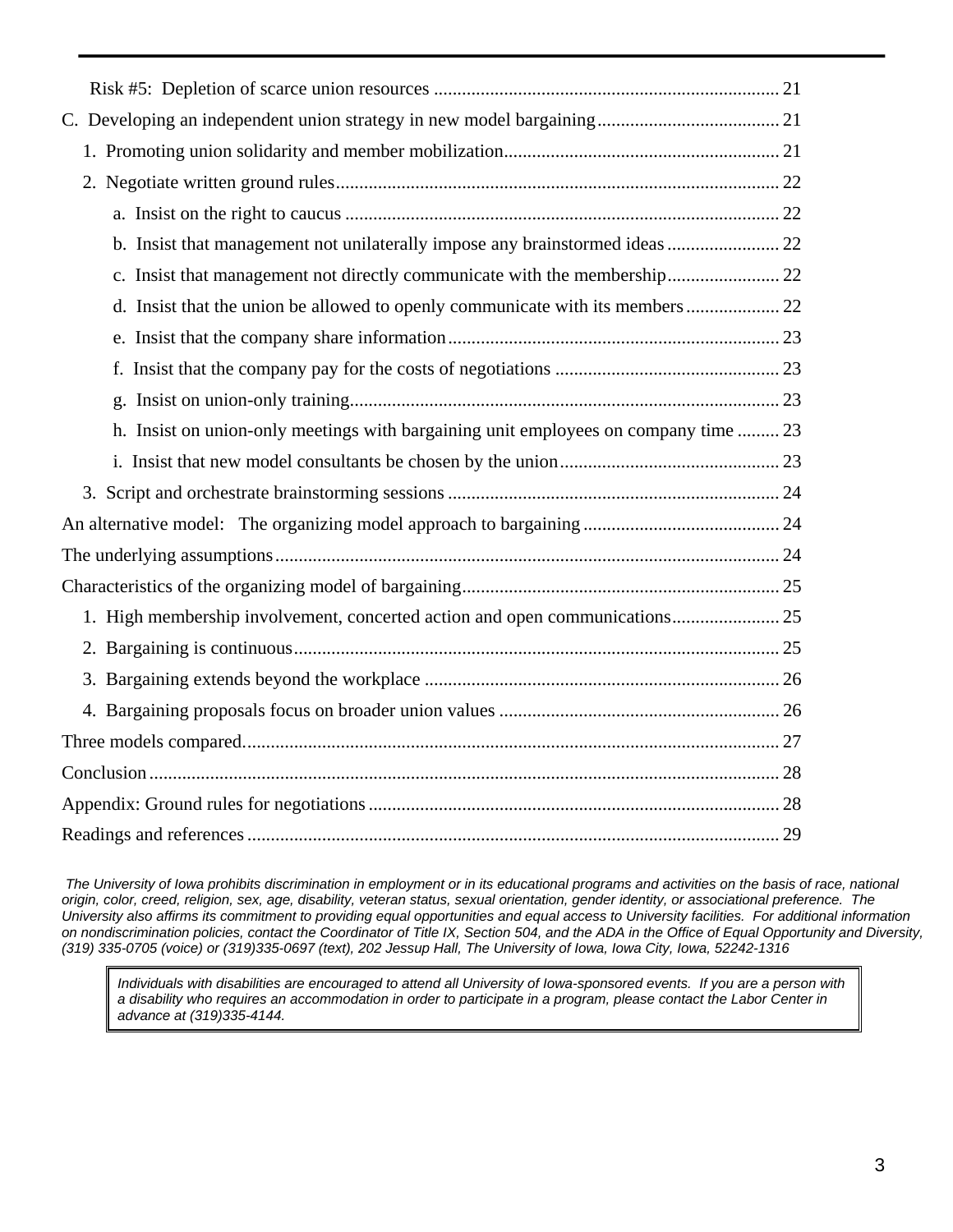# The New Model of Bargaining: "Mutual gain" or unilateral loss? A critical view of win-win bargaining

## **Introduction--Collective Bargaining under siege**

The institution of collective bargaining has recently come under intense criticism. Beginning in the 1990s, conventional collective bargaining has been portrayed as an encumbrance to employers and their unionized employees in a world of increasing competition, from global rivals in the private sector—from privatization initiatives in the public sector. In order to survive, unions and management are asked to put their differences aside and face the real enemy: the competition. In this environment of rapid technological change, new forms of work organization, and new processes of control, traditional forms of collective bargaining are portrayed as dangerously anachronistic to the needs of both labor and management. So goes the argument.

The new models have a number of labels including win-win, interest-based ("IBB") or mutual gains bargaining or "principled negotiations".

The traditional model of bargaining, defined as adversarial or otherwise, has not been a successful vehicle for unions for many years. Collective bargaining may have helped slow down the decline in the fortunes of American workers, but it has had limited success in promoting large-scale pro-worker or pro-union agendas. We will argue that traditional bargaining is in need of change. However, understanding the problems with traditional bargaining is crucial to how we develop a new approach to bargaining, and whether unions develop a more or less aggressive strategy for dealing with their employers. There are alternative models to the world of win-win bargaining that can, and we believe, should be explored. Continuous bargaining based on a mobilized rank and file membership provides one such alternative.

# **Traditional bargaining.**

## **Assumptions and characteristics.**

**Adversarial approach**. The traditional model of bargaining has certain characteristics that distinguish it from the new model of bargaining. It accepts an adversarial approach and assumes certain fundamental differences in interests between employers and employees. Both parties accept that the employer has to remain in business for workers to stay employed, but once that assumption is made, all else is subject to negotiations. However, this process is normally driven by leadership, and membership involvement is often restricted to the pre- and post-negotiation situation.

**A limited role for members**. In traditional bargaining, the members are often not closely connected to the bargaining process. Conflict, in fact, is controlled by the union. This, after all, is what the diplomatic use of power implies. Communication with the membership by the negotiating team is limited.

Before the onset of formal bargaining, union leadership typically surveys rank and file members to determine which proposals to present to management. A bargaining committee reviews and organizes the survey responses to generate the "wish list". Some locals will take the list and have the membership narrow or shorten the list through a proposal vote. Others give the bargaining committee the authority to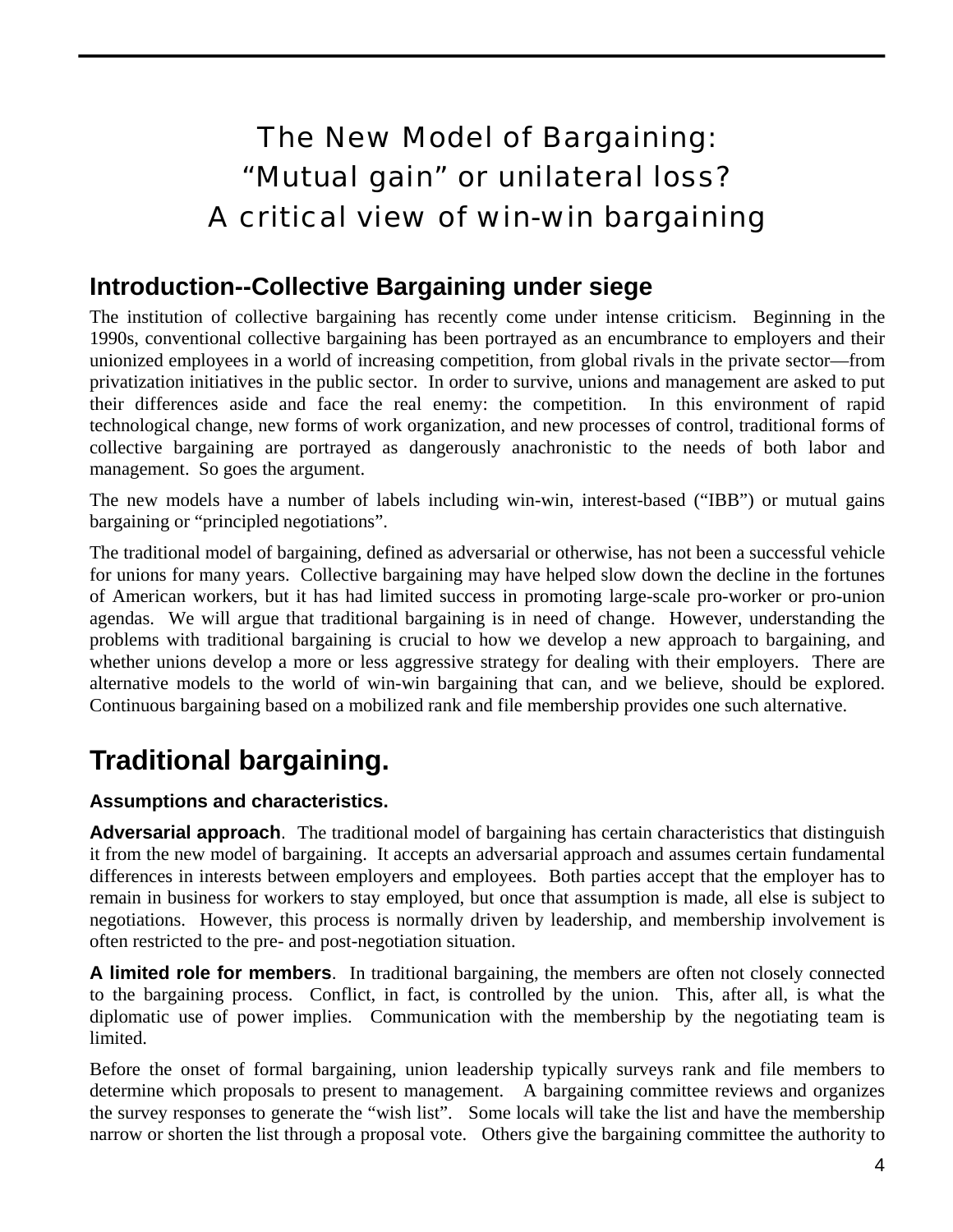narrow the list. Often little or no effort is made to educate the membership on changes in the industry or bargaining trends, prior to the survey. Generally, the survey responses focus on monetary issues and improvements in benefits.

During bargaining, the union negotiating committee does little to involve the membership. Information regarding bargaining is closed and often secretive. The membership waits to see what the final results of bargaining will be, while the committee struggles at the table. Once formal bargaining is complete or impasse reached, the membership is asked to either accept or reject the package through a ratification vote. In the private sector, a strike vote may be taken at or near this time. If the package is rejected, then union leadership quickly moves to mobilize the membership in either a strike or some other form of concerted action.

**"Distributive" issues**. In traditional bargaining, union proposals tend to focus on wages and benefits (called "distributive issues" in IBB) that is, where bargaining distributes profits or budget resources between the parties, and where power struggles and control of the workplace are quite clear. Contract language addressing the distribution or allocation of power and control in the workplace is also subject to struggle at the table.

**Expertise at the table.** In traditional bargaining, the give and take at the table tends to be between the employer and the union's international representative or business manager. Members of the local negotiating committee are often observers to the process or, at most, researchers providing detailed information to the experienced negotiators. This model places a premium on experience and recognizes the expertise of the representative. The downside of the model is that it can dis-empower, as much as empower, local union negotiators and the rank and file. Topics for negotiation, once identified, are handed over to the experienced "bona fide" negotiator, the full time union representative. Even where the local union president is the lead negotiator, the model is still dependent upon an acknowledged standard of expertise that will be used to control the negotiations process from the union side of the table.

**Fixed term / limited goals.** The contract is normally for a fixed term. This limits the scope of bargaining during the term to the resolution of interpretive grievances that may arise under the contract. It is a highly formalized process which often separates the union's collective bargaining goals from its organizing and political goals. This separation can obstruct the connections inherent in the union's bargaining, organizing and political activities, and thereby weaken the union as a total entity. Without organizing, even good contracts can be subject to gradual erosion, and without a strong political presence, unions can lose at the stroke of the legislative pen what has taken many years to achieve at the negotiating table.

Yet within this model, union leaders attempt to negotiate a "good contract"--a contract that will provide an acceptable economic package plus language that will limit management's unilateral power to control the workplace. The contract relies on a good working relationship with management to sustain the agreed-on terms for the life of the agreement and keep grievances to a minimum. If employer bad faith frustrates this outcome, a process of contractual disintegration and pressure on the union can lead to an inevitable weakening of the union's ability to operate as the workers' representative.

The table on the next page outlines the major characteristics of traditional adversarial bargaining.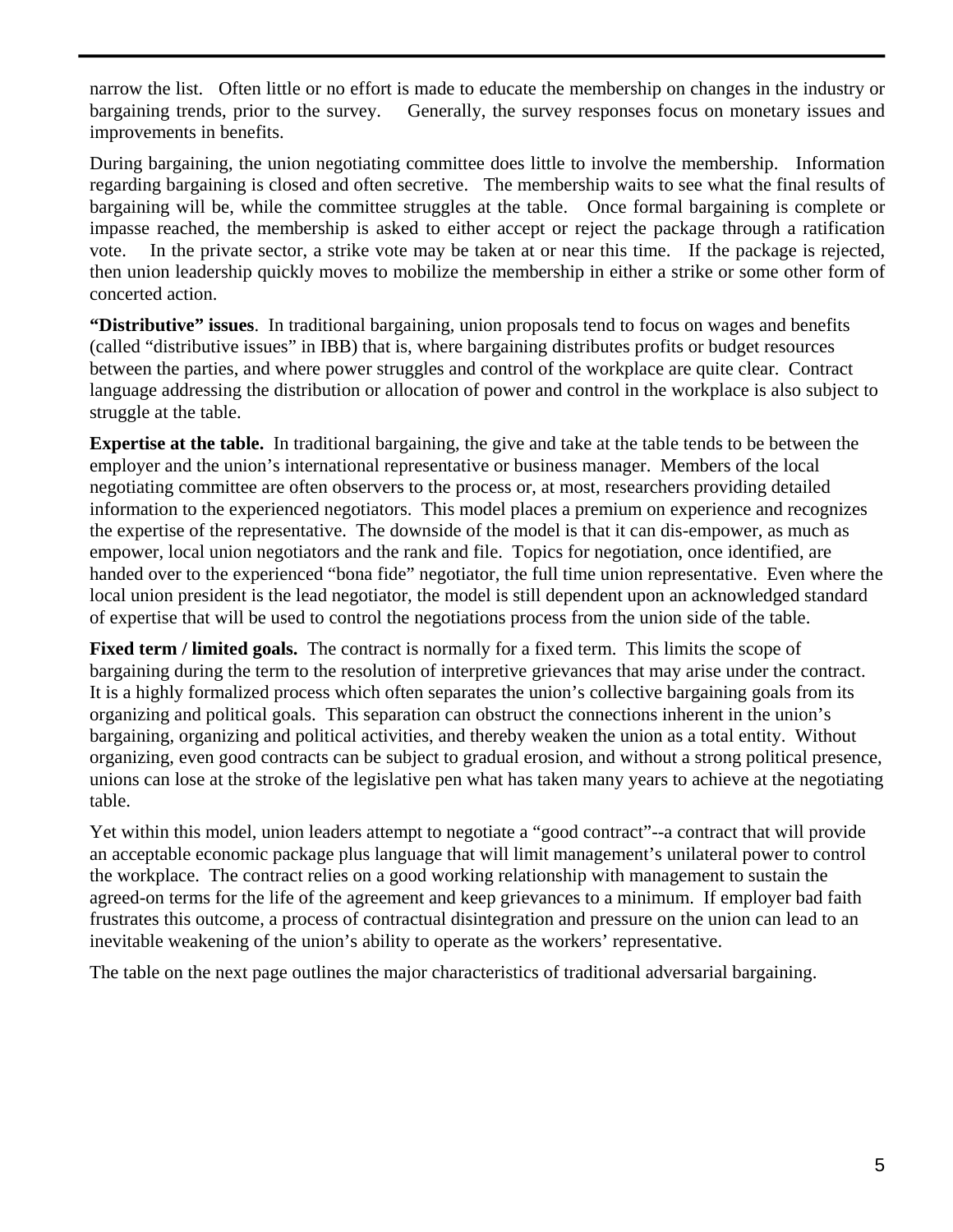| <b>Bargaining Characteristics</b>                  | "Traditional" Bargaining:                                                                             |  |
|----------------------------------------------------|-------------------------------------------------------------------------------------------------------|--|
| guiding<br><b>Assumptions</b><br>the<br>parties    | Assumption of differing union and management interests                                                |  |
| Member involvement                                 | Low member involvement; members most involved pre-<br>and post-negotiations                           |  |
| View of bargaining issues                          | Legalistic (what is permissive? what is mandatory?)                                                   |  |
| Orientation<br>of<br>parties<br>to<br>bargaining   | Oriented to rights of the parties                                                                     |  |
| Communications<br>with<br>members                  | Closed during bargaining                                                                              |  |
| Origin of proposals                                | Separate union and management proposals                                                               |  |
| Topic areas of proposals                           | Union proposals focus on financial / distributive issues                                              |  |
| Where union spends most time                       | More time at the table than meeting with membership                                                   |  |
| Who involved on management<br>side                 | Lower level management people included in negotiations                                                |  |
| Who involved on union side                         | Business manager / International Rep as spokespersons;<br>bargaining committee as observers / helpers |  |
| Extent of bargaining                               | Limited to term of the contract                                                                       |  |
| Use of concerted action by<br>members              | Concerted action employed after the process breaks<br>down                                            |  |
| Relationship of bargaining to<br>other union goals | Bargaining separated from union's<br>organizing<br>and<br>political goals                             |  |

## *Characteristics of traditional bargaining*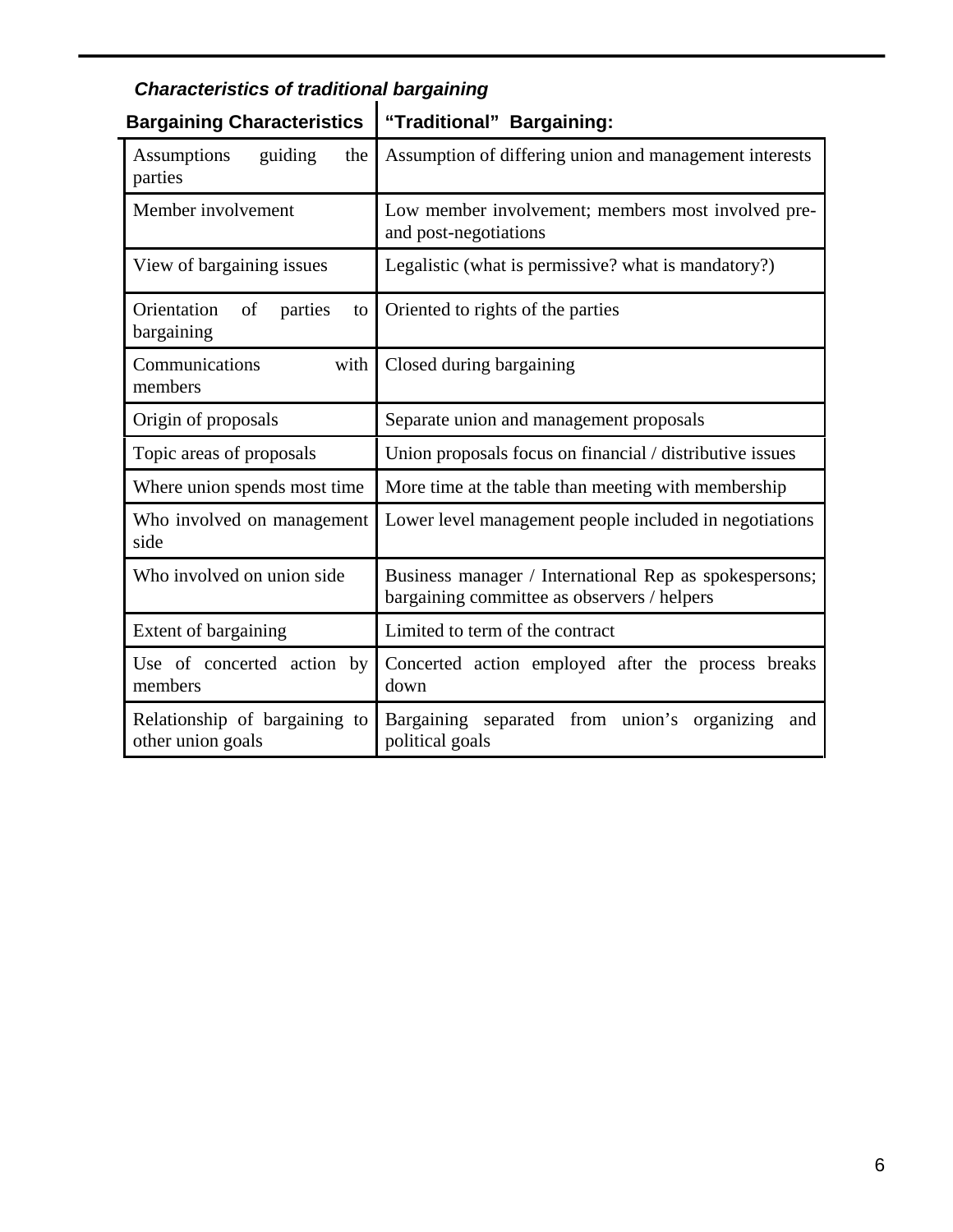## **"Win-win" or "Mutual Gains:" The new model of bargaining**

## *Some basic assumptions of the new model*

- The parties have relatively equal power and an equal need for a good settlement
- The parties are equally committed to a continuing relationship with each other
- "Behind opposed positions lie shared and compatible interests, as well as conflicting ones." Or, more overtly: "interests...seldom, if ever, clash inherently...."<sup>[2](#page-6-1)</sup>
- The most important parties to the success of the negotiations are those at the table.
- Most differences can be resolved through better communications: If you talk about a problem long enough you will find a mutually agreeable solution.
- If you creatively solve problems, the size of the pie will grow. "If you always do what you've always done, you will always get what you always got!"<sup>[3](#page-6-2)</sup>
- Disagreements, conflict, and adversarial relations are unhealthy and counter-productive.<sup>[4](#page-6-3)</sup>

## *Process rules of the new model.*

The new model introduces a new set of process rules into negotiations. Some of these rules are quite complex, so complex that going into the new model almost invariably requires special training for the parties. The fundamental process of the model is comprised of five steps the parties take, mostly acting together.

The five steps....

1

- The parties, usually jointly, identify issues for negotiation;
- they identify their basic interests connected with the issues;
- they jointly brainstorm options for a potential agreement;
- they agree on "neutral, objective" standards or criteria against which to judge the options;
- they settle on the preferred option which meets the interests of both sides most satisfactorily.

Most of these steps are carried out together as one joint team.

<span id="page-6-0"></span><sup>1</sup> R. Fisher and W. L. Ury. *Getting to YES: Negotiating Agreement without Giving In*, second edition. Boston: Houghton Mifflin,

<span id="page-6-1"></span><sup>1981, 1991,</sup> p. 42.<br><sup>2</sup> Michael Gaffney, Cornell, NYSSILR, "Mutual Gains Bargaining" Training packet, 1994, p. 27<br><sup>3</sup> "Cressing the Bridge to Interest Besed Bergeining in Seett County laws " training bandout, ps

<span id="page-6-2"></span><sup>&</sup>lt;sup>3</sup> "Crossing the Bridge to Interest Based Bargaining in Scott County Iowa," training handout, no author, no date, in possession of

<span id="page-6-3"></span>the authors.<br><sup>4</sup> Michael E. Gaffney of Cornell's MGB training staff admits that "conflict is healthy" but says it suggests that something "needs fixing, so fix it." Conflict between labor and management, is not, then a natural part of labor relations, but an aspect to be overcome through MGB. "Mutual Gains Bargaining" Training packet, 1994, p. 14.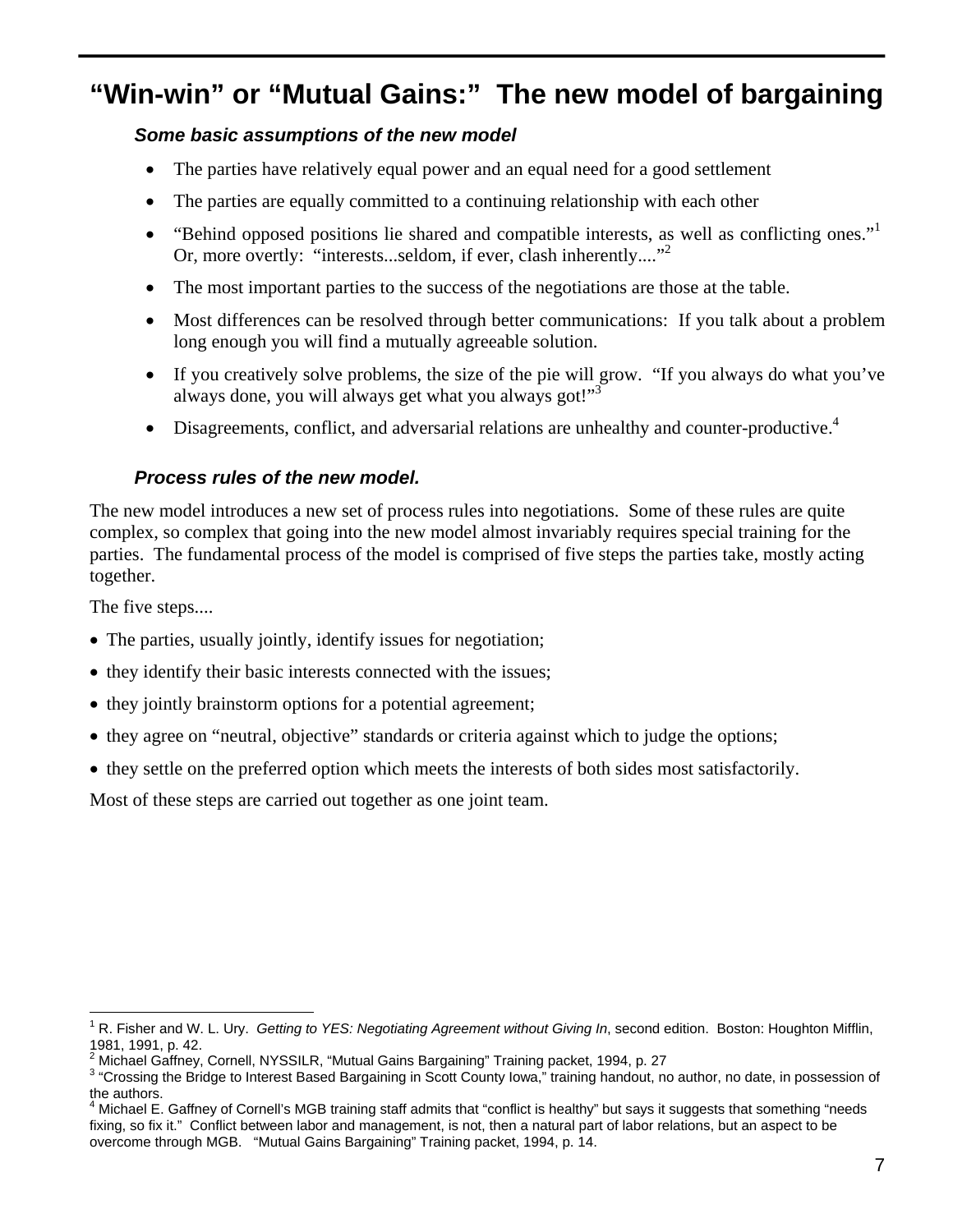The five steps in detail:

#### *Issues*

Joint teams identify issues which need to be settled in the current round of negotiating. Issues in these models are the substantive problems which bring the parties to the negotiating table. They are not "positions" staked out in advance, but rather a general statement of what has to be talked about.

*Examples:* "what to do if new technology is introduced which could eliminate jobs;" "how to handle overtime assignments within an alternative work schedule."

Some consultants suggest that the parties brainstorm the initial list jointly, then use consensus decision making to consolidate and agree on the final list.<sup>[5](#page-7-0)</sup> Others permit the parties to develop this list separately prior to bringing it to the "team." Consultants strongly emphasize that the focus be on issues, not on personalities.

#### *"Interests"—a key idea in the new model*

The parties then identify separate and mutual interests with regard to the issues identified. The concept of "interests" in the new model of bargaining is one of its most difficult and complex ideas, but also one of the most centrally important to understanding--and critiquing--the model. Interests, say Fisher and Ury, the most well-known advocates of "principled" bargaining, can be "unexpressed, intangible and perhaps inconsistent.<sup>"6</sup> But they cannot, say the trainers, be compromised, since they are fundamental definitions of what each side to negotiations "really cares about."

Positions, on the other hand are merely "particular ways of addressing those interests."<sup>7</sup> Positions are concrete and specific, involving "a stance that excludes the possibility of any other.<sup>"8</sup>

*Examples:* An *issue* might be what to do when downsizing occurs. The Union *interest* is in job security (a general but fundamental concern). A union position might entail strengthening the seniority clause in a specific way (a particular way of addressing its interest).

More importantly, discussing each party's interest around an issue allows the search for common interests to begin, out of which some mutually advantageous solutions might be generated.

## *Options*

Next the group prepares a list of options to satisfy their expressed interests. Options are but one possible agreement that does not exclude other options.<sup>9</sup> Every issue has numerous potential options.

To invent creative options, say Fisher/Ury, you need

- -to separate the act of inventing options from judging them
- -to broaden the options rather than look for a single answer

-to search for mutual gains

-to invent ways of making decisions easy  $10$ 

<span id="page-7-0"></span> 5 Jerome T. Barrett, "P.A.S.T. is the Future: A Model for Interest-Based Collective Bargaining THAT WORKS!", Third Edition, Barrett and Sons Publishing Company, 1992, p. 36.

<span id="page-7-1"></span> $<sup>6</sup>$  Fisher and Ury, p. 44.</sup>

<span id="page-7-2"></span><sup>&</sup>lt;sup>7</sup> Raymond A. Friedman, "Bringing Mutual Gains Bargaining to Labor Negotiations: The Role of Trust, Understanding, and Control," *Human Resource Management*, Winter 1993, Vol. 32, Number 4, p. 436.

<span id="page-7-3"></span>The Wilson Learning Corporation. Negotiating to Yes, 1944, p 49.

<span id="page-7-4"></span><sup>&</sup>lt;sup>9</sup> Wilson Learning Corporation, p. 25.<br><sup>10</sup> Fisher and Ury, p. 60.

<span id="page-7-5"></span>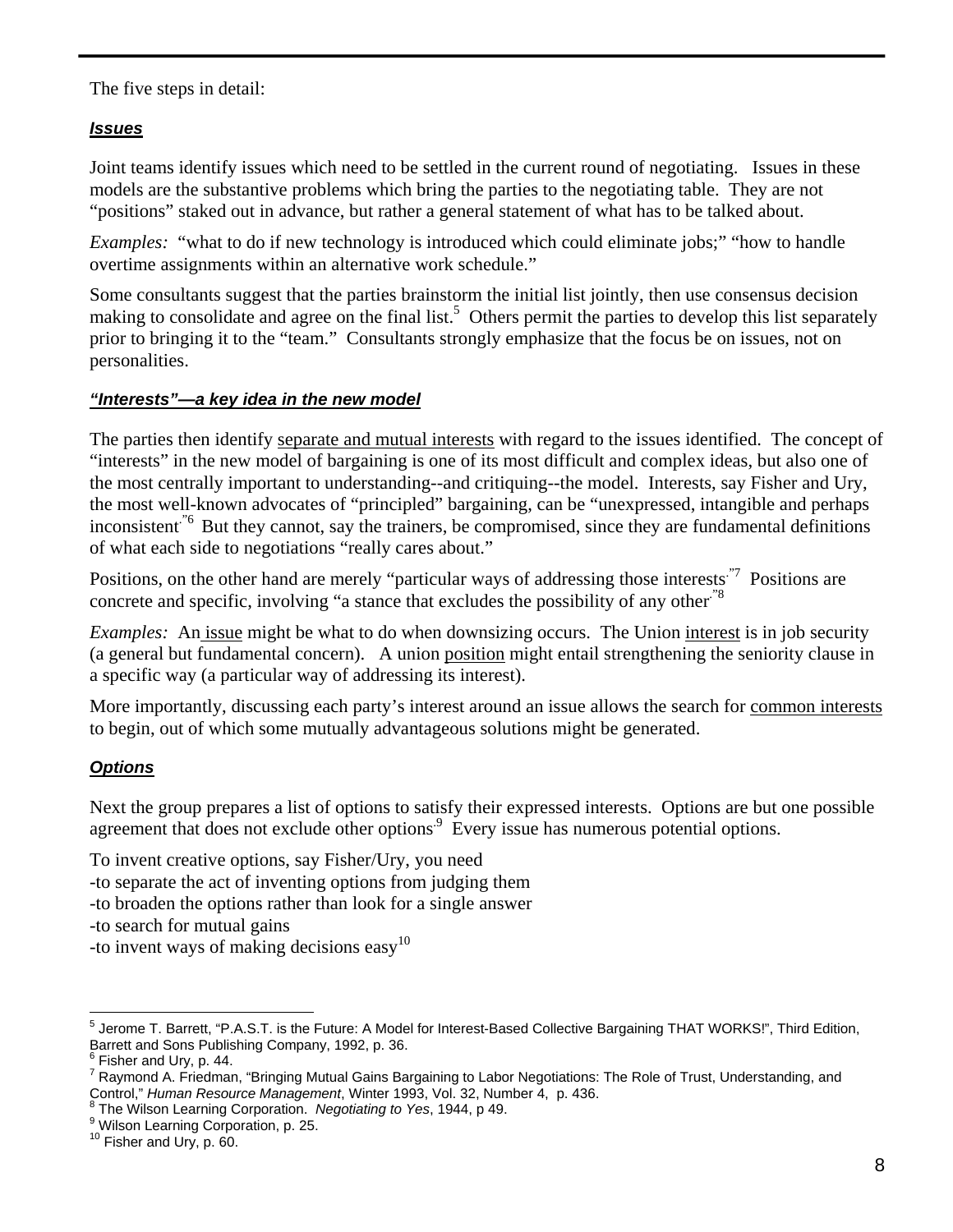*Examples:* Options generated to address what happens during downsizing might include: -move from departmental to plant-wide seniority -management personnel take salary cuts first -create an early out program with incentives -cut wages dramatically to force people out -transfer rights to out  $-$  of  $-$  state facilities

Option generation occurs in a free-flowing brainstorming session, with management and labor representatives attempting to generate as many creative new options as possible. Consultants advise labor and management to sit side-by-side, giving up the old adversarial "across the table" positioning<sup>11</sup> The emphasis in the process is on quantity not quality of ideas. The implied promise of this process is that the parties can together expand the potential settlement range, developing a wider range of options for consideration. Neither party is restricted to narrow bargaining.

#### *Objective standards and criteria*

At step four, the group discusses and identifies "objective" standards to judge the desirability of the options. A standard is a factor used to compare and judge options.<sup>12</sup>

Common standards listed by Fisher and Ury include: market value, equal treatment, the law, precedent and tradition, professional standards, efficiency, fairness, costs, reciprocity, or "what a court would decide". "Mutual gain" is promoted by Trainer Jerome Barrett as a key standard.

The choice of options should not be dependent on either side's will,  $^{13}$  that is their brute power, but rather on rational criteria acceptable to both sides.

#### *Achieve settlement or solutions.*

This final step is done in joint sessions using consensus decision making, where together the parties reduce, combine, or eliminate options. One consultant, Jerome Barrett,  $^{14}$  suggests moving quickly through the list using abbreviations to indicate the parties' views: (n), (y), (mb) "maybe" or (ic) "if combined"--to accomplish the winnowing process with a minimum of discussion. For example, combining two options would create a new option which "would address six of the eight mutual interests, and all three standards would be met."<sup>[15](#page-8-4)</sup>

Example: When consensus is reached on an option, the group assigns a subcommittee to develop the needed contract language to implement it. Issues which can't be resolved are set aside to be considered later (or assigned to traditional bargaining.)

## *New model training and techniques*

*Training* is a key component of all the new bargaining models—particularly training in communication and small group work techniques, which is required before parties can proceed successfully. Training is universal in all variants, but differs in important ways. Most consultants mandate joint labor-management training only. Separate training, they say, "arms one side against the other."<sup>[16](#page-8-5)</sup>

<sup>1</sup> <sup>11</sup> Michael E. Gaffney, Cornell NYSSILR, "Mutual Gains Bargaining" Training packet, 1994, p. 38.<br><sup>12</sup> Barrett, pp. 74-76.<br><sup>13</sup> Fisher and Ury, p. 81.<br><sup>14</sup> Page 39. 15 Barrett, p. 40. 16 Barrett, p. 109.

<span id="page-8-1"></span><span id="page-8-0"></span>

<span id="page-8-2"></span>

<span id="page-8-3"></span>

<span id="page-8-4"></span>

<span id="page-8-5"></span>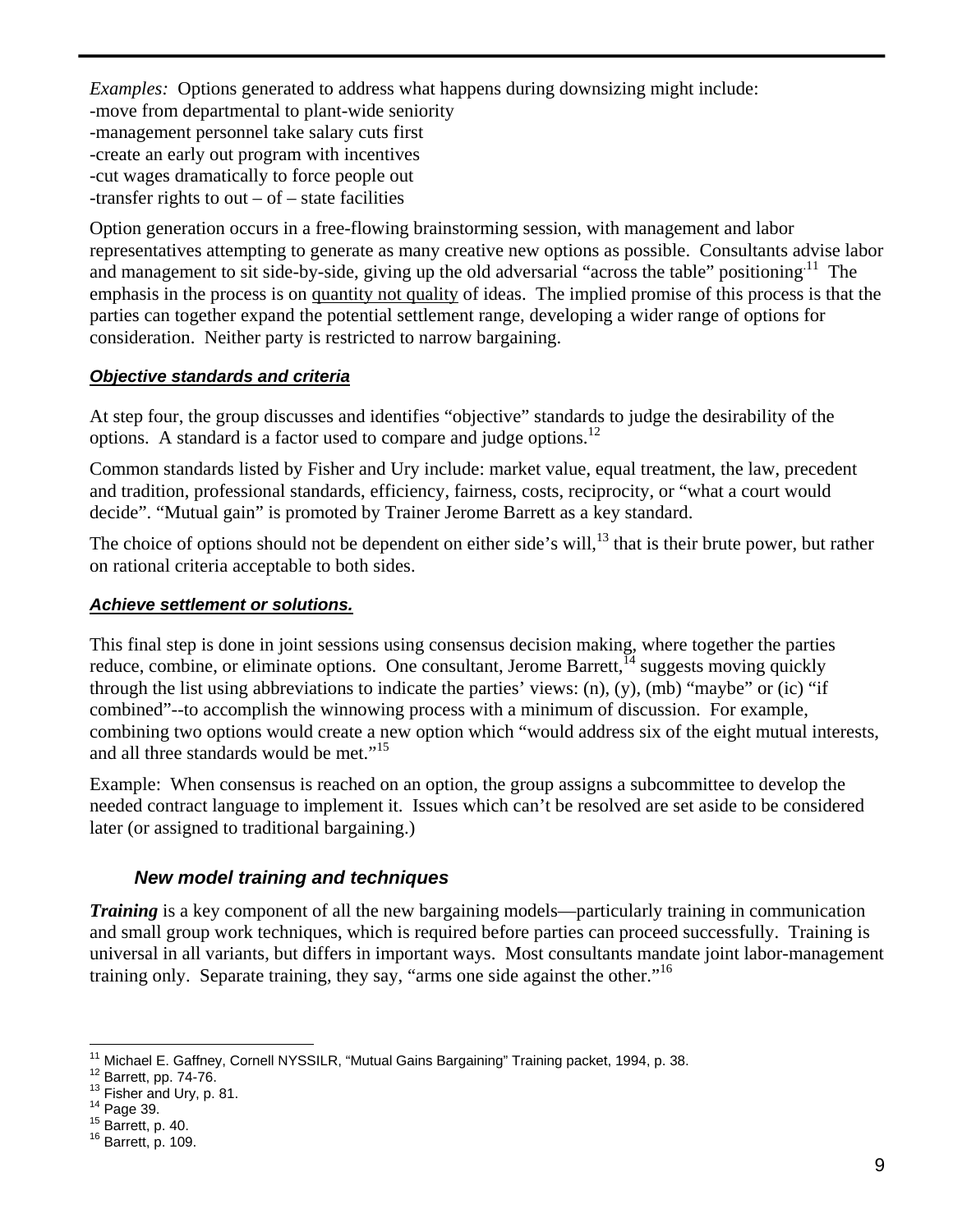*Brainstorming* is universally used in most steps, especially for coming up with creative options under step three of the process. Fisher and Ury assume prior brainstorming with your own side, but advise the parties to consider brainstorming with the other side, despite the "increased risk that you will say something that prejudices your interests despite rules established...." or the risk that you may inadvertently disclose confidential information or "lead the other side to mistake an option you devise for an offer $17$  you are making. Individual judgment should be suspended until the process of brainstorming is completed.

*Flip-charting.* A facilitator or member of the group records ideas on flip charts and posts them for later reference.

*Consensus decision-making.* Decision-making is to be achieved by consensus, not by formal votes. The group slowly discusses an agenda item, with a focus on sharing of information, avoidance of arguing for one's own point of view, keeping an open mind, and monitoring of body language (as the speaker makes a statement "he or she watches the group for reaction, and he or she adjusts or modifies their statement to reach that sense of the group."<sup>18</sup>).

A dissident has an obligation to offer alternatives and then ultimately to recognize that the group's preference is "the best solution under the circumstances, and while the choice is not everyone's first choice, everyone was heard in a fair process."[19](#page-9-2) Frequently, all members of the group will be required to support the decision, even one they disagreed with, outside the group, and agree not to tell "outsiders" the discussion which led to the decision.

*Caucusing* is sometimes discouraged, sometimes allowed, depending on the variant of the model used, but "parties should mitigate the negative impact of the caucus on trust by explaining why they need it, and after the caucus, they should explain what they discussed in their caucus."<sup>[20](#page-9-3)</sup>

*Information sharing* Complete informational disclosure is essential to the process working as intended. Disclosure is admittedly risky, say the consultants. Their advice: share a little and if no negative consequences result, share more.

*Methods for selecting options* The following logical and analytical problem solving tools are advocated for new model bargaining. They all involve creative ways of working on solutions. In fact, most of them have long been used by good negotiators in traditional bargaining.

a) Analyze options in terms of how weak or strong they are. Switch between stronger and weaker to move toward an option which "works" for both parties.

Stronger  $\mathbb{I}\longrightarrow$  Weaker

Permanent (life of contract)  $\overrightarrow{I}$  Provisional (pilot program) Comprehensive (entire unit)  $\| \rightarrow$  Partial, etc. (one segment of workforce)

b) *Break options* into smaller and more manageable units; create an option which:

| --involves fewer parties               | --applies only to a certain geographical area    |
|----------------------------------------|--------------------------------------------------|
| --covers only selected subject matters | --remains in effect for only a limited period of |
|                                        | time                                             |

c) *Dovetail differing interests* in your formulation of options: Use the Jack Sprat and wife approach: "Look for items that are of low cost to you and high benefit to them and vice versa"<sup>21</sup>

<span id="page-9-1"></span>

<sup>&</sup>lt;sup>17</sup> Fisher and Ury, p. 63.<br><sup>18</sup> Barrett, p. 91.<br><sup>29</sup> Barrett, p. 93.<br><sup>21</sup> Fisher and Ury, p. 76.

<span id="page-9-0"></span>

<span id="page-9-2"></span>

<span id="page-9-3"></span>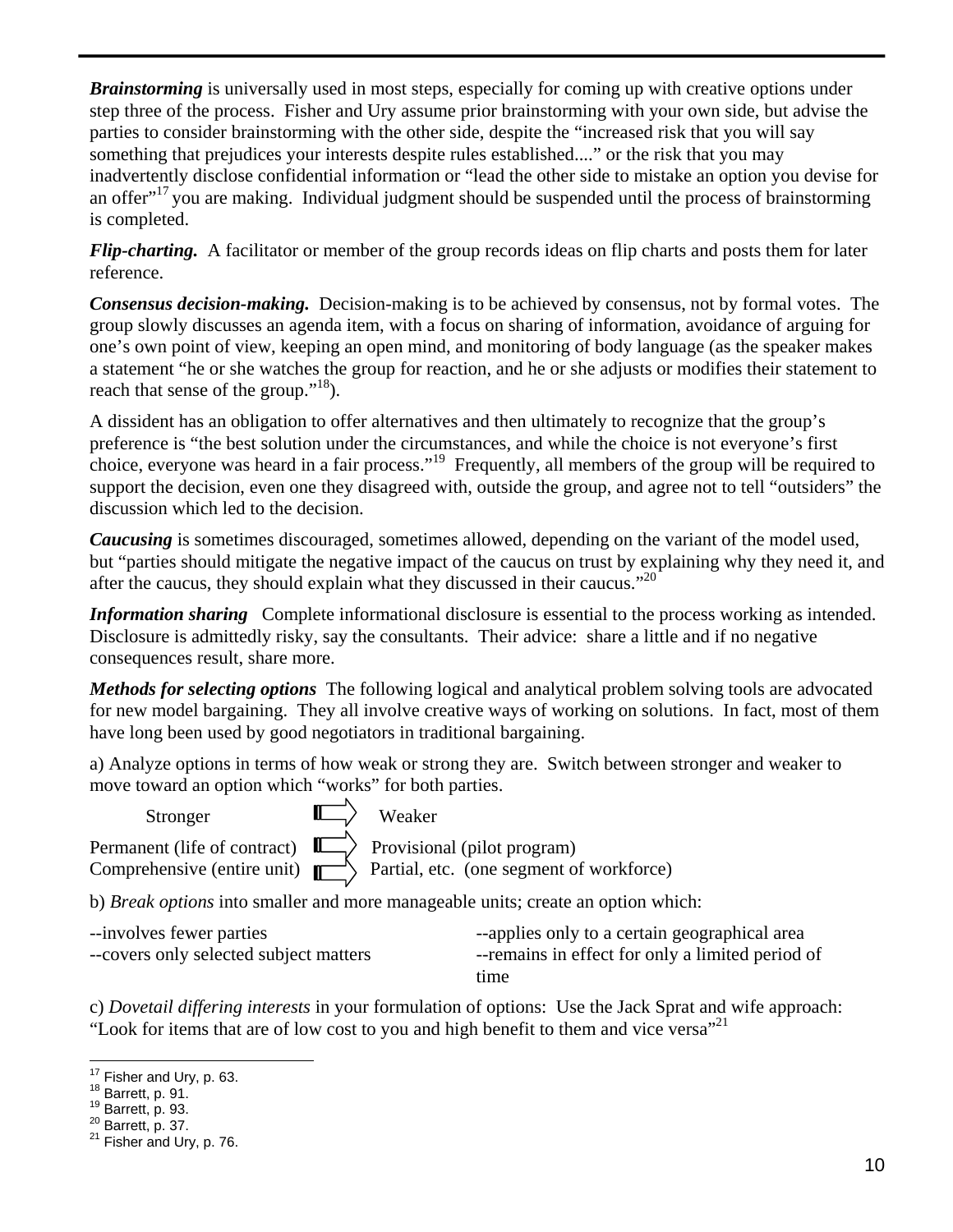| One party cares more about: | The other party cares more about: |
|-----------------------------|-----------------------------------|
| Economics                   | Politics                          |
| Internals                   | Externals                         |
| Immediate                   | Long-term                         |

d*) Think of options which might enlarge the "pie*". Can you create a solution which, for example, gets the employer's commitment to open up new training opportunities in pursuit of a new market or employment increase?

## **Communication skills**

Through hardly exclusive to new model bargaining, trainers and consultants universally, from Walton and McKersie to Fisher and Ury stress the importance of building communication skills in the parties so that personal conflicts don't get in the way of good discussion and smooth progress through the steps of the process. Among the skills stressed:

| $-\text{active listening}^{22}$           | -- winning yourself a hearing              |
|-------------------------------------------|--------------------------------------------|
| show you understand:                      | explain your own feelings with back-up     |
| that they have strong feelings            | information; pause for a response          |
| what they feel strongly about             | refer back to their points                 |
| why they feel strongly about it           | make your points firmly; stay friendly     |
| -- working toward a joint solution        | -- separating people from problems         |
| seek their ideas; build on their ideas;   | Be easy on the former, hard on the latter. |
| offer your own ideas;                     |                                            |
| construct solutions from everyone's ideas |                                            |

## *When it doesn't work: Bring on the BATNAs* **"Best Alternative to a Negotiated Agreement."**

New model bargaining is supposed to proceed smoothly, with trust, shared information and open communications ending in a mutually beneficial agreement derived from using rational, objective standards to select options. Those standards are supposed to replace the use of power and threats by the parties.

But it may be necessary at times to flex a little muscle, and one way to do that within a new model framework is to develop your BATNA--your *"Best Alternative to a Negotiated Agreement."* It simply involves deciding what actions you might take (for example, work without a contract, work to rule, use a mediator, give notice of a strike, call a strike) if no agreement is reached and then evaluating them against the agreement which seems possible in negotiations. "You negotiate to produce something better than the results you can obtain without negotiating."<sup>23</sup>

Developing a powerful and attractive BATNA increases your power in negotiations, but it is also a "reality check" for the negotiators themselves, forcing them to take a clear view of the practical alternatives to agreeing. BATNA focuses attention onto the power-creating capacity of knowing one's bottom line, and trying to discern the bottom line of the other party. Sound like "traditional" bargaining? It is.

<span id="page-10-0"></span><sup>1</sup> <sup>22</sup> See FMCS video: From No to Yes".<br><sup>23</sup> Fisher and Ury, p. 100.

<span id="page-10-1"></span>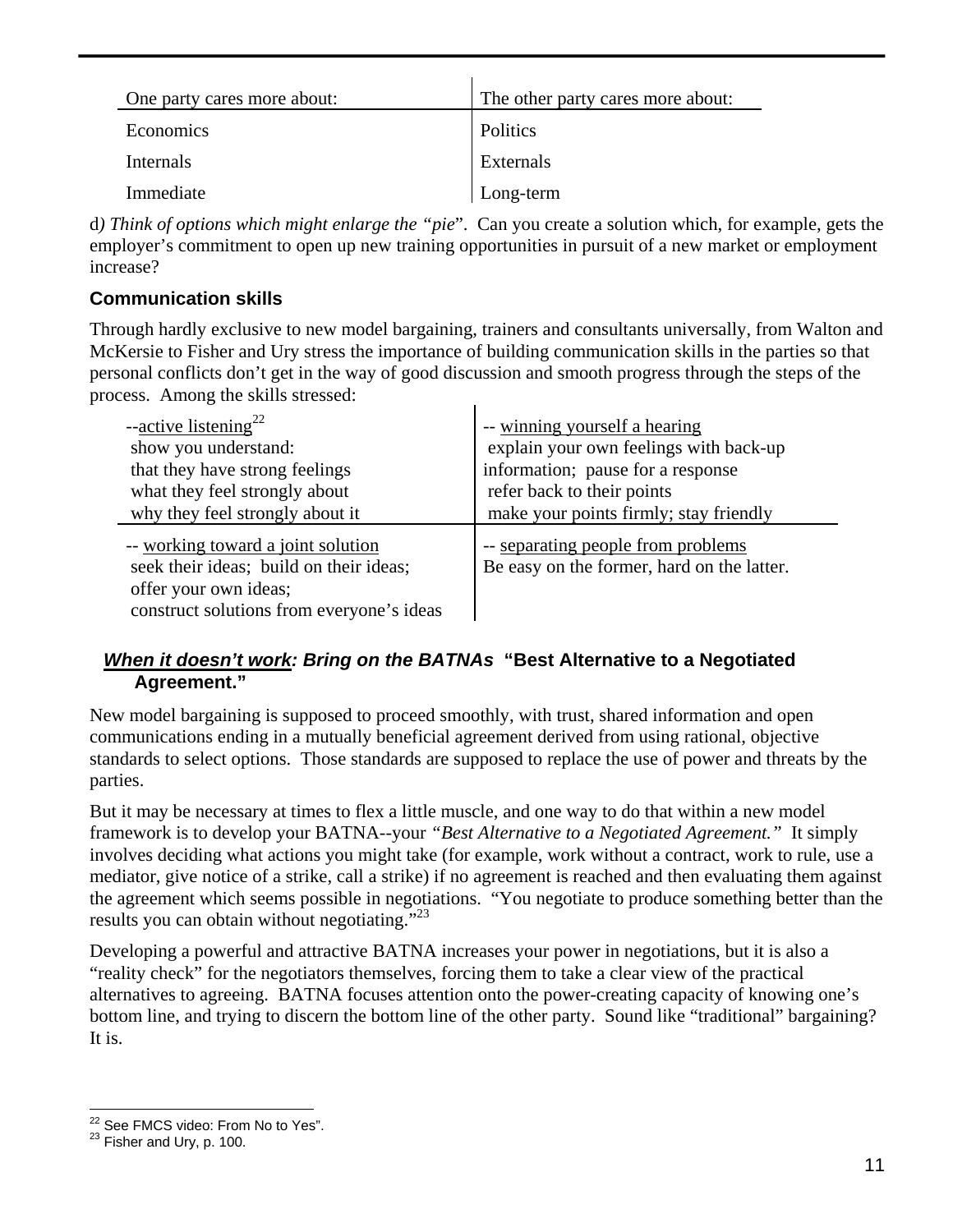## *The new model of bargaining and strategies for labor resurgency*

The new model is a stark departure from what unions are used to. It must be examined closely and subjected to scrutiny based on union values and goals. Some of the questions asked of it must include:

## *"Does the new model build the union?"*

Unions are attracted to the new model of bargaining because it promises them better outcomes than they have been achieving. But a labor resurgency strategy points out that one vitally important bargaining outcome, at least as important as a good contract and better ongoing relations with the employer, is a stronger union. A stronger union is one in which members are invested, and one which draws on their ideas, talents and aspirations to shape its structures, processes and bargaining demands. A stronger union has members who understand and practice solidarity.

The standard which judges negotiations by the degree to which they build a stronger union is a very different one from that of the new model advocates. Fisher and Ury, for example, judge negotiations in part by whether they produce a "wise agreement" and define that as one which meets the legitimate interests of each side to the extent possible, resolves conflicting interests fairly, is durable, and takes community interests into account.<sup>24</sup>. This is not a bad definition, but it is insufficient for a resurgent labor movement.

## *"Is the concept of interests versus positions a threat to union solidarity?"*

"Union members," says Chris Provis, a student of win-win bargaining, "view themselves as having certain collective interests, which are bound up with a common position. Encouraging people to turn away from positions to concentrate on interests may encourage attention to individual interests at the expense of collective interests. To that extent, the work of Fisher, Ury, and Patton may unintentionally serve a strong and long-established vein of anti-union sentiment in United States business and legal culture." $^{25}$  (emphasis added)

The possibility suggested here, that bargaining based on "interests" conceals a bias against unions, highlights a real danger of the new model of bargaining for a labor movement struggling to reconnect with its membership. Demands for very specific concrete contract provisions are often the result of "negotiated" positions hammered out inside local unions or national union bodies. If union negotiators drop those "position" demands at the door of the bargaining room and start from scratch with management defining interests, the membership is likely to feel excluded from the process.

## *"Does the identification of mutual interests risk losing sight of union goals?"*

The new model process usually has the parties first identify their own "true" interests in an issue, then together figure out their mutual or joint interests in the issue. The attempt to lead the parties toward identifying and pursuing mutual interests may tend to push the union into accepting management's goals, de-emphasizing its own, in the process coming dangerously close to redefining the nature of the union itself. How would a local union react to a management proposal to achieve greater competitiveness by accepting parts and materials from a non-union supplier rather than a current organized supplier?

Mutual interests identified as "the good of the whole"--"a superordinate interest such as the survival of the enterprise<sup> $26$ </sup>-translate into union buy-in to the competitive model which puts wages and union standards back into competition. $27$ 

<span id="page-11-3"></span><sup>1</sup> 

<span id="page-11-2"></span><span id="page-11-1"></span><span id="page-11-0"></span><sup>&</sup>lt;sup>24</sup> Fisher and Ury, p. 4.<br><sup>25</sup> Chris Provis, "Interests vs. Positions: A Critique of the Distinction," *Negotiation Journal*, Vol. 12, No. 2, April 1996, p. 315.<br><sup>26</sup> Barrett, p. 61.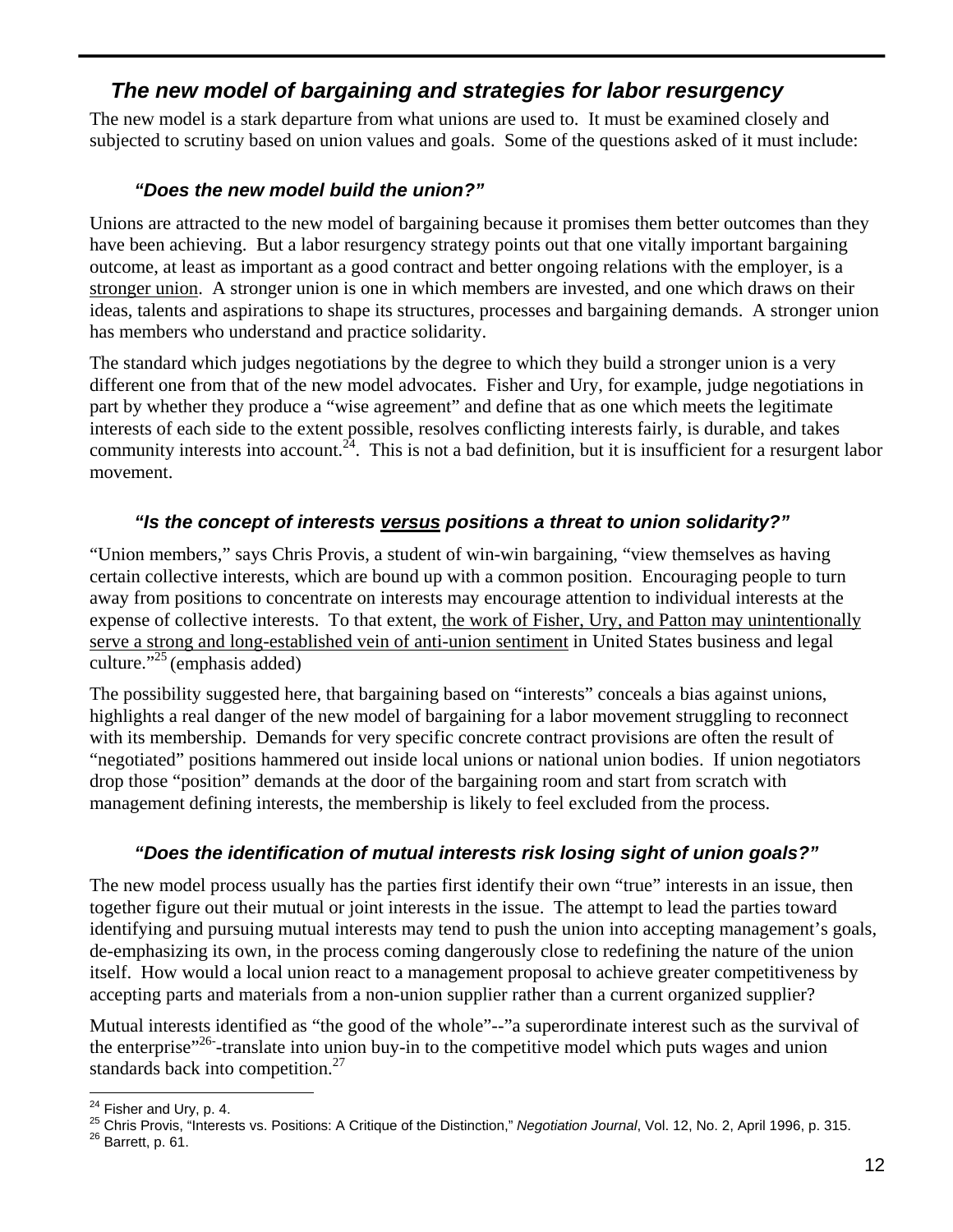The effort to get workers and the union negotiating team to adopt an "enterprise union" model is fairly overt in the literature. In fact, new model advocates see nothing wrong with it: for them, such a stance represents an "advance" in union maturity under capitalism: "...in traditional bargaining, it would not be unusual for the union to view problems with the employer's product or service market as management's problems. Once the market is identified as a mutual interest, the union can no longer view the problem in that narrow way."[28](#page-12-0)

New model bargaining assumes that the survival of the union and the enterprise are co-dependent, and it attempts to align union interests with those of the employer. The model does allow unions to soften hard anti-worker decisions, provided the enterprise's underlying goals and interests are supported. But it refuses to recognize class distinctions between workers and bosses, but instead promotes the collaboration of union leaders with bosses. In an era of globalization, where labor costs have been re-inserted into international competition, is this in the best long-term interests of the labor movement?

## *"Are rank and file members 'in the way' of new model negotiations?"*

We know that one of the key points at which normally apathetic union members get active is at contract bargaining and ratification time. Many efforts to mobilize members start with preparations for bargaining, lead on through concerted activities during negotiations, concluding, perhaps with economic pressure through the concerted action of a strike.

But new model consultants and trainers understand that rank and file involvement in the processes they advocate can only gum up the complex procedures upon which their carefully trained union and management teams are embarking. So they advise careful "handling" of union members. Cornell training warns both parties of too much open communication with constituents.

After bargaining concludes, new model bargaining does allow for membership ratification of the agreement. Ideally, (though not necessarily) management and the union present the package to the membership on a joint basis. This approach carefully controls what information is presented to the membership. Because dissenting members can be identified by management, this covert intimidation results in a less open debate than with traditional bargaining. If the membership fails to ratify the agreement, the bargaining approach usually reverts to a traditional bargaining strike/concerted action strategy. But now management, having participated in the failed effort to present the contract to the members, is very aware of the weak points in the union's internal solidarity.

## *"Where do bargaining issues come from? Does the model replace member input with joint brainstorming?"*

Resurgent unionism seeks to involve members more often, more intimately, and more systematically in union activities. The development of issues, and organizing around issues is a key activity in which member involvement is of primary importance.

One natural point at which issues develop into workplace change is through collective bargaining in the process of traditional bargaining described above. Yet the new model envisions a process of issue identification which occurs in the closed confines of the joint problem-solving arena instead of the union hall. It is clear that members' input is counter-productive to this new process. Instead the parties "work

l

<span id="page-12-0"></span> $^{27}$  See Kim Moody's discussion of the dangers of the buy-in to competitiveness in "The Competitiveness Game: They Win, You Lose," in Mike Parker, Jane Slaughter, et al, "Mutual Interests and Partnership," in *Working Smart: A Union Guide to Participation Programs and Reengineering.* A Labor Notes Book, 1994, pp. 9 – 17.<br><sup>28</sup> Barrett, p. 130.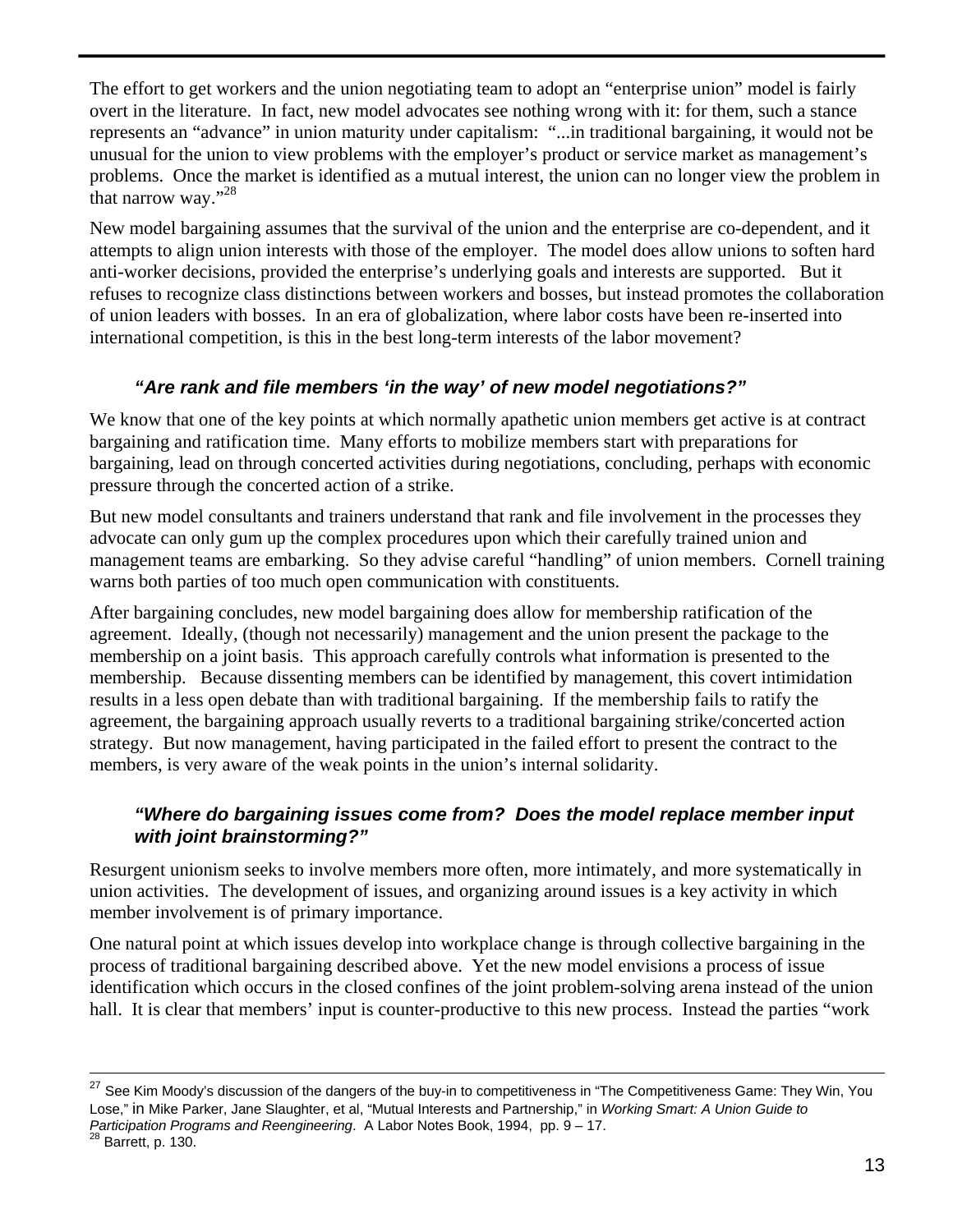as teams to identify 'issues' and, based thereon, areas of mutual 'interest.'" Based on this, the labor-management group jointly prepares lists of options designed to satisfy fundamental interests.<sup>[29](#page-13-0)</sup>

Some new models allow the union to survey its members to determine what issues concern them most. Such surveys differ from traditional surveys in that they are designed to generate only a very broad and general list of "concerns" felt by the membership. The surveys specifically avoid giving members the opportunity to list specific demands. Other new model approaches limit the level of initial member involvement even more by requiring the union negotiating committee to completely control the list of issues brought to the table without any initial member involvement. During new model bargaining, contact and involvement with the general membership is generally limited in some way.

#### *"Who does the bargaining? Does the union lose experienced union negotiators at the table?"*

"...in order for mutual gains bargaining to be fully effective, there must be [...] ideally, efforts to rearrange the very structure of bargaining and the nature of the personnel who do the bargaining."(emphasis added)<sup>30</sup> "MGB efforts will be more fruitful [...] when managers and direct union representatives are allowed to negotiate rather than high-level staff."<sup>31</sup>

Who are the "direct union representatives?" They can range from members of the negotiating team who would normally support the work of the chief spokesperson, to rank and file members. Most of the models insist that the parties not use a chief spokesperson, and the new model's use of techniques which encourage full participation by all members of the negotiating team further undermines the expert power and role of traditional union negotiators. Use of rank and file subcommittees, sitting mixed in with management, typical of most of the models, has the same effect.

Why, in a new ball game which even its advocates worry is weighed against the union, would the union choose not to have its most experienced and expert negotiators at the table? Our concern is that just when the union needs its most experienced negotiators the most, to help it through the new system of bargaining, the rules of that system effectively sideline them.

## *"Are new model 'objective' standards a false promise?"*

The idea of letting rational, objective standards decide for you has a tremendous appeal. If unions are the weaker party, and if fair standards are going to replace power, then this process should help unions. And indeed, some advocates say that if your alternatives are bad and your power nil; if the other side is simply much more powerful, you benefit by negotiating on the merits--take the moral high ground and hope for the best.<sup>32</sup> We find several problems with this scenario.

## *"How 'objective' are the objective standards?"*

The problem with relying on standards is the fact that there are very few really "objective" standards. Let's look at another typical list of standards--described by this consultant as "sources of legitimacy:["33](#page-13-4) 

-market prices -industry practices 1

<span id="page-13-0"></span><sup>&</sup>lt;sup>29</sup> Patrick W. Carlton, "Interest-Based Collective Bargaining at Youngstown State University: A Fresh Organizational Approach," Journal of Collective Negotiations, Vol. 24 (4), 1995, p. 337.<br><sup>30</sup> Friedman, p. 436.<br><sup>31</sup> Friedman, p. 453.<br><sup>32</sup> Fisher and Ury, p. 106.<br><sup>33</sup> CMI's Conflict Resolution & Collaborative Negotiation Training, Participant man

<span id="page-13-1"></span>

<span id="page-13-2"></span>

<span id="page-13-3"></span>

<span id="page-13-4"></span>Legitimacy."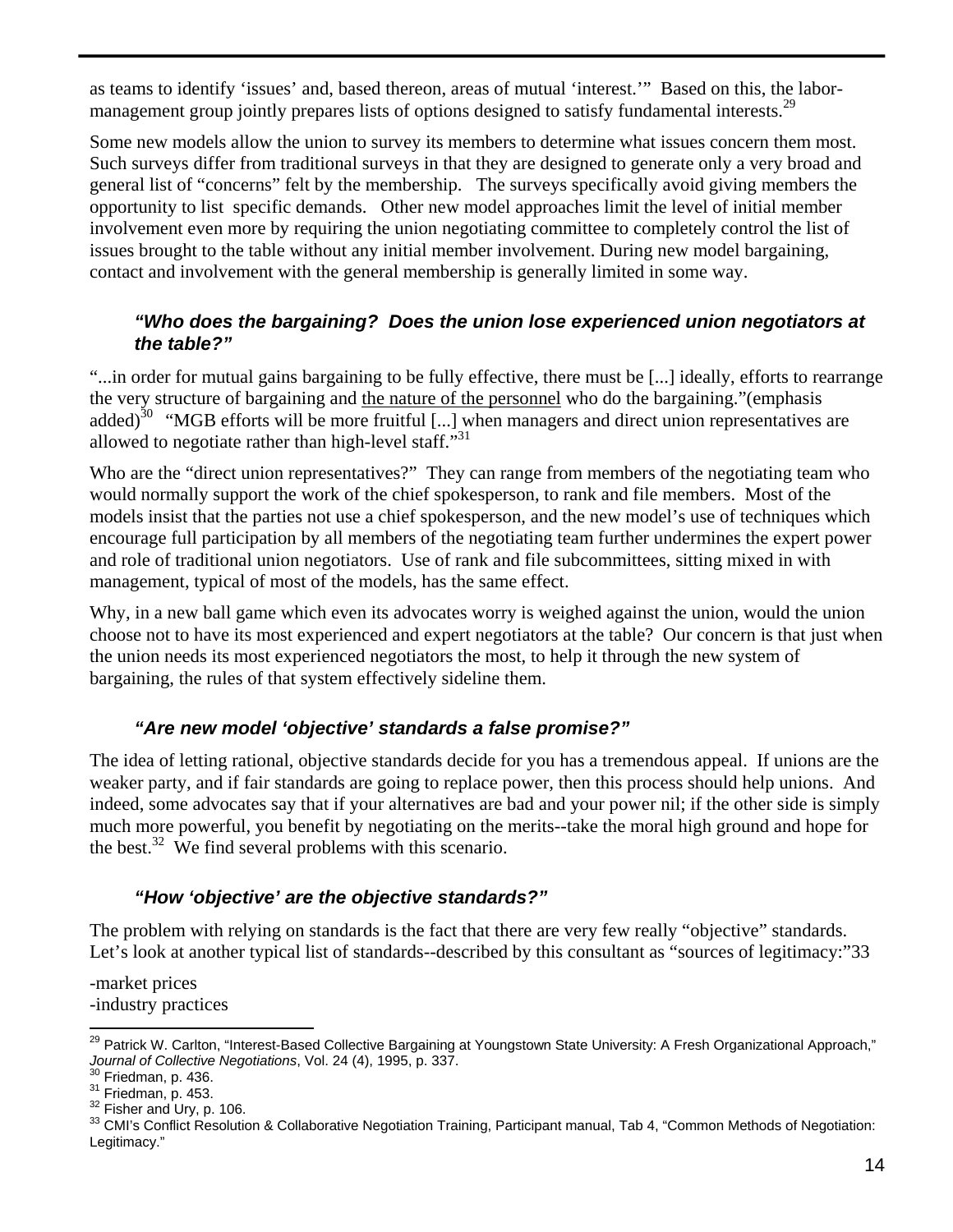-expert opinion -laws, rules, regulations -precedent -standard operation procedures -community standards, traditions

Many of the examples of "neutral" or objective standards are "laws, rules and regulations", such as government standards based on scientific research. Sound good? What about OSHA standards? As unionists, we know how they are set--through politics, pressure from employers and compromise--and we know how inadequate they are to protect workers' health: they are set too low, and they are based on questionable measurement. And since the standards are already the law, the employer is giving away nothing by agreeing to them. Unions ordinarily try to improve on OSHA standards through collective bargaining, if they can, rather than use the standards as the ultimate criteria themselves.

The standard of "the law," or "what a court would decide" brings into play the legal system and its standards of fairness, which most worker advocates would deny equally protects workers and employers.

Another standard often suggested is "the market." Why would unions accept as "objective" a standard which invokes the specter of generally lowering all labor standards to those of the international playing field? Especially since one assumption underlying the move to the new model of bargaining is that under the traditional model, unions priced themselves out of labor markets by raising wages to uncompetitive levels, thus undermining the ability of American corporations to compete internationally.

Using community standards, precedent, industry practice and expert opinion as objective standards raises similar concerns. As an economy and society, the United States is perhaps the most responsive to the values and needs of corporations of any in the world. Internationally, its labor laws are among the least progressive and protective. Its academic institutions, common sources of "expert opinion," are increasing "leased" by business interests.<sup>34</sup> Its standard industry practices include union busting, union "avoidance" and moving jobs to low wage [cou](#page-14-0)ntries. Its traditions and community standards have historically denigrated working class histories and culture. When one considers these unhappy realities, then lists such as these begin to lose their attractiveness.

## *"Is it in the union's interest to 'remove power from negotiations'?"*

But of greater interest in this step of new model bargaining is the supposed function of the standards to reduce the importance of power and the use of power in negotiations. Giving up the use of power in negotiations seems to run against common sense and years of bargaining experience. Why would a party which has the ability to impose its will on the other voluntarily choose not to do so and let some outside criteria (or arbitrator) determine the result? This is one dimension of the new bargaining model which makes it attractive to unions, many of whom see their political, economic and workplace power draining away. Isn't it to their advantage to press for a way of deciding contractual disputes on the basis of basic fairness (or any other "objective" criteria)?

This presumed advantage bears closer examination. First, what power do unions have? Is it a form of power they are willing to surrender to rely instead on jointly determined "standards"? Secondly, are unions so much weaker than management that they would be well advised to accept and even promote the use of "standards" to avoid the employer's far greater power? Thirdly, are these standards "safe" for

<span id="page-14-0"></span><sup>1</sup> <sup>34</sup> Cf. Lawrence C. Soley, *Leasing the Ivory Tower: The Corporate Takeover of Academia* (South End Press, Boston, 1995), a study of corporate influence in American universities.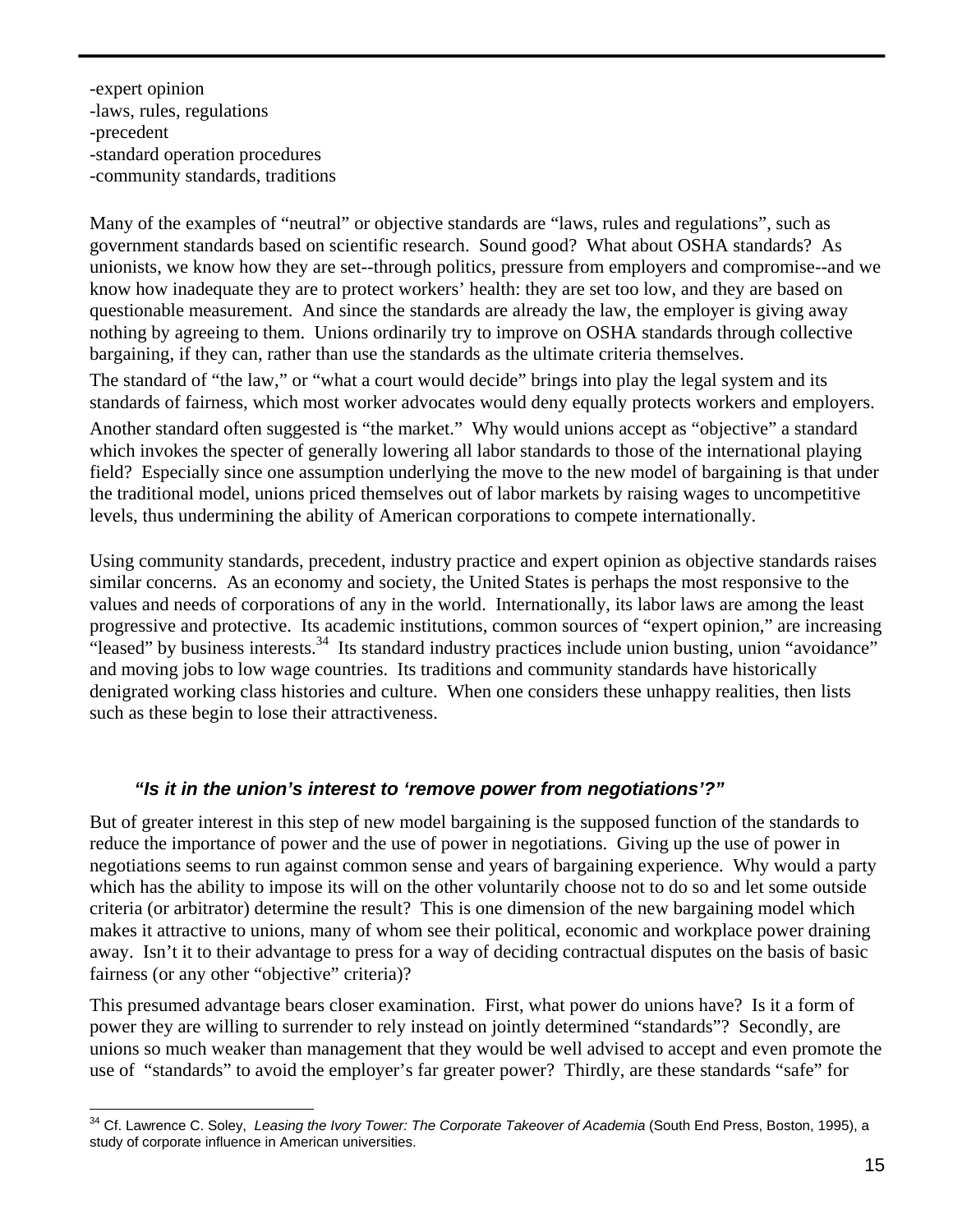unions and their members? These are all questions unionists should consider in careful detail, bearing in mind the points this paper makes elsewhere about union power and especially about the "demobilization" effect of the new bargaining model. $35$ 

## *"Are the communications and tool training aimed at reducing adversarial behavior silencing union dissent?"*

**Communications skills** taught in new model bargaining emphasize listening to the other party at the table. Often, it seems, advocates of the model assume the only real differences between the parties are problems in communication, and once those roadblocks are down, other differences will melt away.

Our concern with the focus on communication techniques is that, for trade unionists, the main consideration in communication classes is too often, learning to "listen," with an emphasis on "active listening" or skills which help develop the ability to see things from management's point of view.<sup>36</sup> Unionists who have difficulty seeing things like management are dismissed as bad listeners, as excessively verbal and confrontational, and unable to "just sit down and listen to reason." Like children, unionists don't know how to listen, so they are encouraged to "really" listen-- to repeat back to management what management has just said, to make sure they got it right. When we do talk, we are taught to use the "yes" technique of communications: "Say 'Yes' and then suggest alternative solutions...."<sup>[37](#page-15-2)</sup>

Many of the other communication skills or tools which the consultants teach are aimed at making unionists (and management) more able to think "outside the boundaries" of ordinary industrial relations conventions--but this process can also mean thinking outside history--outside union values and norms built up over decades of union struggle and solidarity.

Obviously some of these techniques can be quite useful in a different context—our union meetings, for example, especially committee meetings where listening to and understanding where our union brothers and sisters are coming from is vital to moving the union ahead. And as unionists, we clearly need to be able to think of new ways of responding to management initiatives, and to be able to develop our own brand new "outside the box" strategies and priorities. We are here warning about manipulation of these useful tools to move union negotiators to places they may not want to go.

**Brainstorming** is used to generate options which can meet joint or mutual interests. The process encourages wild ideas for the most creative options possible--"the wilder the better." In this free wheeling process "some of the ideas will be poor, if not absurd."<sup>38</sup> But they can be built on, modified, or discarded in later discussion, so no harm in listing them, right?

Wrong! Our concern is that when union members are being wildly creative, they may well be hurting the union: disagreeing in front of management, showing internal divisions on key issues, and revealing costsaving ideas to management which would, if implemented, seriously injure the bargaining unit.

**Flip-charting** is a convenient way to involve many participants in group thinking. The "scribe" or notetaker in this process becomes a very powerful person, in fact sharing the role of group facilitation as he or she interacts with participants in the interest of getting the idea on paper. In the supposed interest of brevity or clarity, participants' actual words and ideas can be and often are distorted to fit a preordained pattern. Thus "management doesn't inform us" becomes "better communications" which removes worker

1

<span id="page-15-0"></span> $35$  See the discussion of interests and power in Mike Parker, Jane Slaughter, et al, "Mutual Interests and Partnership," in Working Smart: A Union Guide to Participation Programs and Reengineering. at al, without interests and Partnership," in<br><sup>36</sup> See, for example, section on "Listening Skills," from M. Gaffney, Cornell, NYSSILR, "Mutual Gain

<span id="page-15-1"></span>packet, 1994, p. 24.

<span id="page-15-2"></span> $37$  M. Gaffney, Cornell, NYSSILR, "Mutual Gains Bargaining" Training packet, 1994, p. 55.  $38$  Barrett, p. 38.

<span id="page-15-3"></span>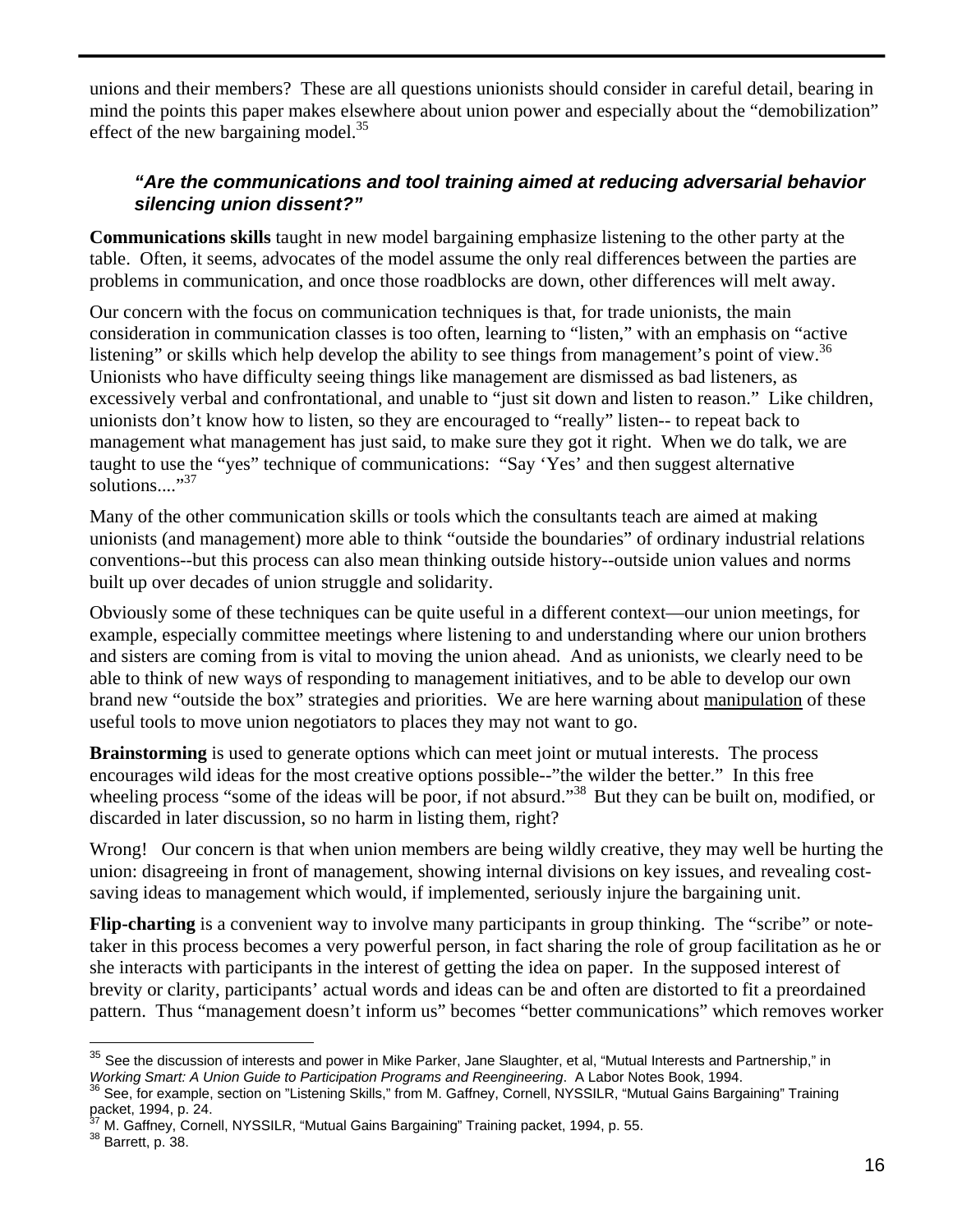criticism of management and signals group approval of the imposition of a new communications system management may already have planned.

**Consensus decision-making** is an essential part of nearly all the new models. Union democracy or voting is a decision-making process "not compatible with Win-Win bargaining," says Jerome Barrett.<sup>39</sup> Instead, consensus is described as the only appropriate way to make decisions because voting leaves the defeated minority without the psychological buy-in which the processes of consensus entail. Consensus decision-making may appear to give a strong individual--a union president, for example--a veto right over any group decision. But in fact, the processes of consensus, while appropriate for colleagues united in the same enterprise, such an a union executive board, is in our view totally inappropriate for adversaries attempting to forge an agreement under which each side can prosper.

Many unionists who have participated in consensus decision-making tell of the intense pressures from the rest of the group to fall into line with the preferred decision. But our major concern with the process is that it involves individual rather than "party" commitment from those in the negotiating process. Union members are present not to represent themselves in bargaining, but the union membership as a whole. Consensus decision-making tends to divide the union team, whose unity may in the first place be far more questionable than management's, and make it weaker.

**Joint training** is universal, owing to the fear that separate training for the parties "arms one side against the other<sup>"40</sup> and violates the principles of open communication and the development of trust. Our concern with joint training derives from much of what we have been talking about above: the new model of bargaining is difficult to learn, and more difficult for union than management participants, it is unfamiliar territory, and it contains some obvious pitfalls against which unionists need to be warned.

But most important, union negotiators need to develop an overall strategy to deal with the process and techniques of this mode. When unions do try to examine critically the process from a union perspective, they are accused of undermining it. So unions have too often given the training of union teams to consultants who do it jointly and who sweep the union along on the bandwagon of mutuality.

<span id="page-16-0"></span> $39$  Barrett, p. 88.

<span id="page-16-1"></span> $40$  Barrett, p. 109.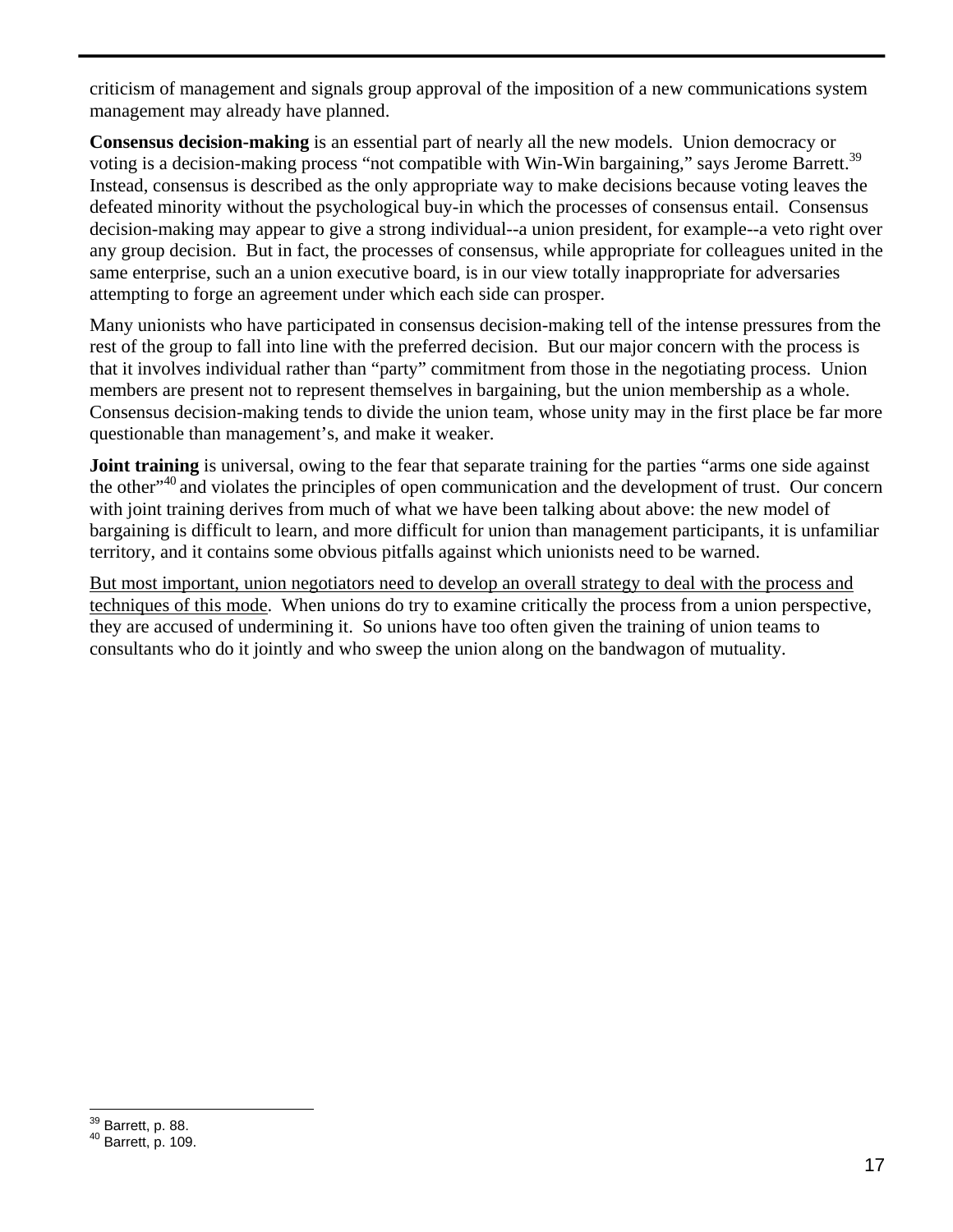| Characteristics                                       | "Traditional" Bargaining:                                                                                   | New Model Bargaining                                                                                                                                           |  |
|-------------------------------------------------------|-------------------------------------------------------------------------------------------------------------|----------------------------------------------------------------------------------------------------------------------------------------------------------------|--|
| Assumptions<br>guiding the parties                    | Assumes differing union and<br>management interests                                                         | Assumes over-riding common union-<br>management interests                                                                                                      |  |
| Member<br>involvement                                 | Low member involvement;<br>members most involved pre- and<br>post-negotiations                              | Membership involved pre- and post-<br>negotiations: discouraged during the process                                                                             |  |
| View of bargaining<br>issues                          | Legalistic (what is permissive?<br>what is mandatory?)                                                      | Procedural view of bargaining (focus on<br>following prescribed steps of method)                                                                               |  |
| Orientation of<br>parties to<br>bargaining            | Oriented to rights of the parties                                                                           | Oriented to business/ agency competitiveness or<br>efficiency                                                                                                  |  |
| Communications<br>with members                        | Closed during bargaining                                                                                    | Closed communications                                                                                                                                          |  |
| Origin of proposals                                   | Separate union and management<br>proposals                                                                  | Joint union-management proposals                                                                                                                               |  |
| Topic areas of<br>proposals                           | Union proposals focus on<br>financial / distributive issues                                                 | Joint proposals focus on management needs,<br>with attempt to fit union concerns into<br>employer agenda                                                       |  |
| Where union<br>spends most<br>time                    | More time at the table than<br>meeting with membership                                                      | Union time spent almost exclusively with<br>management                                                                                                         |  |
| Who involved on<br>management side                    | Lower level management people<br>included in negotiations                                                   | Higher level management involved                                                                                                                               |  |
| Who involved on<br>union side                         | Business manager / International<br>Rep as spokespersons;<br>bargaining committee as<br>observers / helpers | Bargaining committee; no chief spokesperson;<br>subcommittees of rank and file from<br>departments                                                             |  |
| Extent of<br>bargaining                               | Limited to term of the contract                                                                             | Formal bargaining limited to term of contract;<br>ongoing bargaining beyond term limited to non-<br>binding, non-contractual issues not ratified by<br>members |  |
| Use of concerted<br>action by members                 | Concerted action employed after<br>the process breaks down                                                  | No use of concerted action                                                                                                                                     |  |
| Relationship of<br>bargaining to other<br>union goals | Bargaining separated from<br>union's organizing and political<br>goals                                      | Union's organizing and political goals<br>addressed only if they coincide with<br>management goals (eg. Joint lobbying)                                        |  |

## *The two models compared*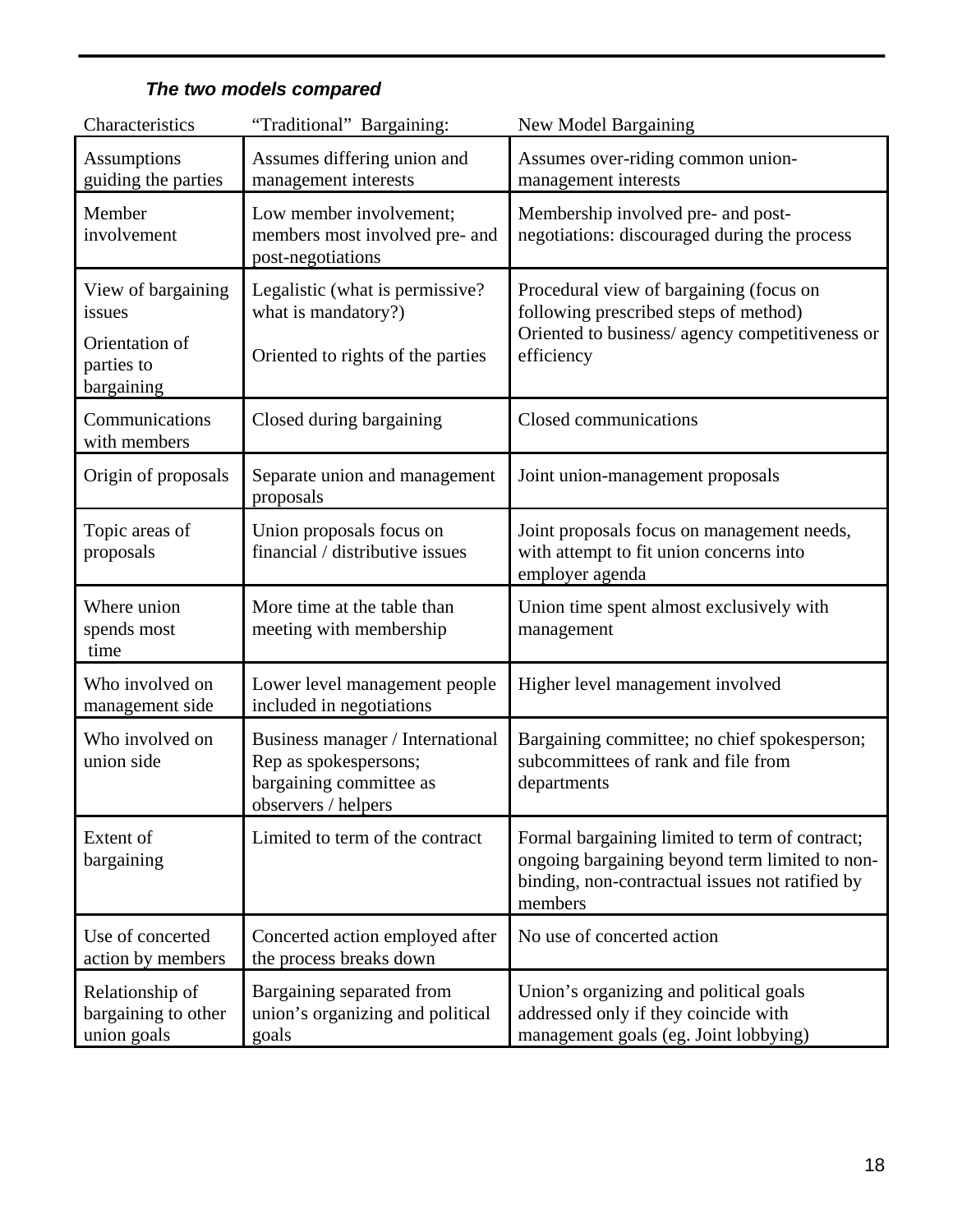## **Union strategies for strength in a New Model setting**

## *A. Why do unions need strategies?*

Proponents of new model bargaining generally discourage union leaders from developing an independent strategy for furthering union-only interests at the new model bargaining table. Proponents suggest that such a tactical approach undermines the purity of the process and characterize these union leaders as "game players", or as being "uncommitted to the process".

Still for most union leaders, the question of whether to engage in new model bargaining is from the beginning largely a political question with significant tactical implications. Union leaders faced with the question must ask themselves:

1) will saying no to new model bargaining will give management the excuse it desires to justify hard bargaining?

2) will the local union's membership will react positively or negatively to either accepting (or rejecting) the company's proposition to use new model bargaining?

3) will the local union's National or International Organization will support new model bargaining, or more likely mandate its use? and

4) new model bargaining will result in a better contract and ultimately a stronger or weaker union.

It is unlikely that union leaders adopt new model bargaining because they honestly believe the nature of profit-driven corporations or budget conscious and power-hungry agency heads has changed in any meaningful manner. Instead, union leaders agree to new bargaining approaches for practical reasons. Sometimes simple frustration with traditional bargaining, particularly with employers who have been operating so as to weaken the process, motivates union leaders to accept a new form of bargaining.

Employers engaging in and advocating new model bargaining approaches do so as part of a specific strategy. Typically, they introduce new model bargaining as part of larger employee involvement or team concept programs. The goal of these initiatives, simply put, is to systematically exploit worker knowledge of the job to increase productivity, competitiveness and profit or budget resources. As such, employers promote new model bargaining for their own strategic interests. They select new model consultants with the same eye on the end product - a more profitable corporation or a more cost efficient public agency.

Since managers introduce new model bargaining for strategic reasons, union leaders would be foolish not to take an equally strategic approach to the decision. Union leaders contemplating whether to engage in new model bargaining should first develop a plan of action to build union strength within the framework of new model bargaining. The question is whether unions can manipulate new model bargaining processes so as to build union power and improve the lives of workers. Does new model bargaining offer unions a new opportunity for advancing the independent interests of union workers? Or is it simply impossible to build a stronger union through new model bargaining?

## *B. Risks of failing to strategize*

## **Risk #1:** *Membership Perception*

New model bargaining unquestionably poses significant risks to local unions. With its focus on employer interests, union leaders run the serious risk of losing credibility with their own members. Rank-and-file members may feel that union leadership involved in new model bargaining represents management's interests as opposed to theirs.

Generally, union members desire real improvements in wages, benefits and working conditions - as opposed to the kinder, gentler concessionary results often associated with new model bargaining. Initial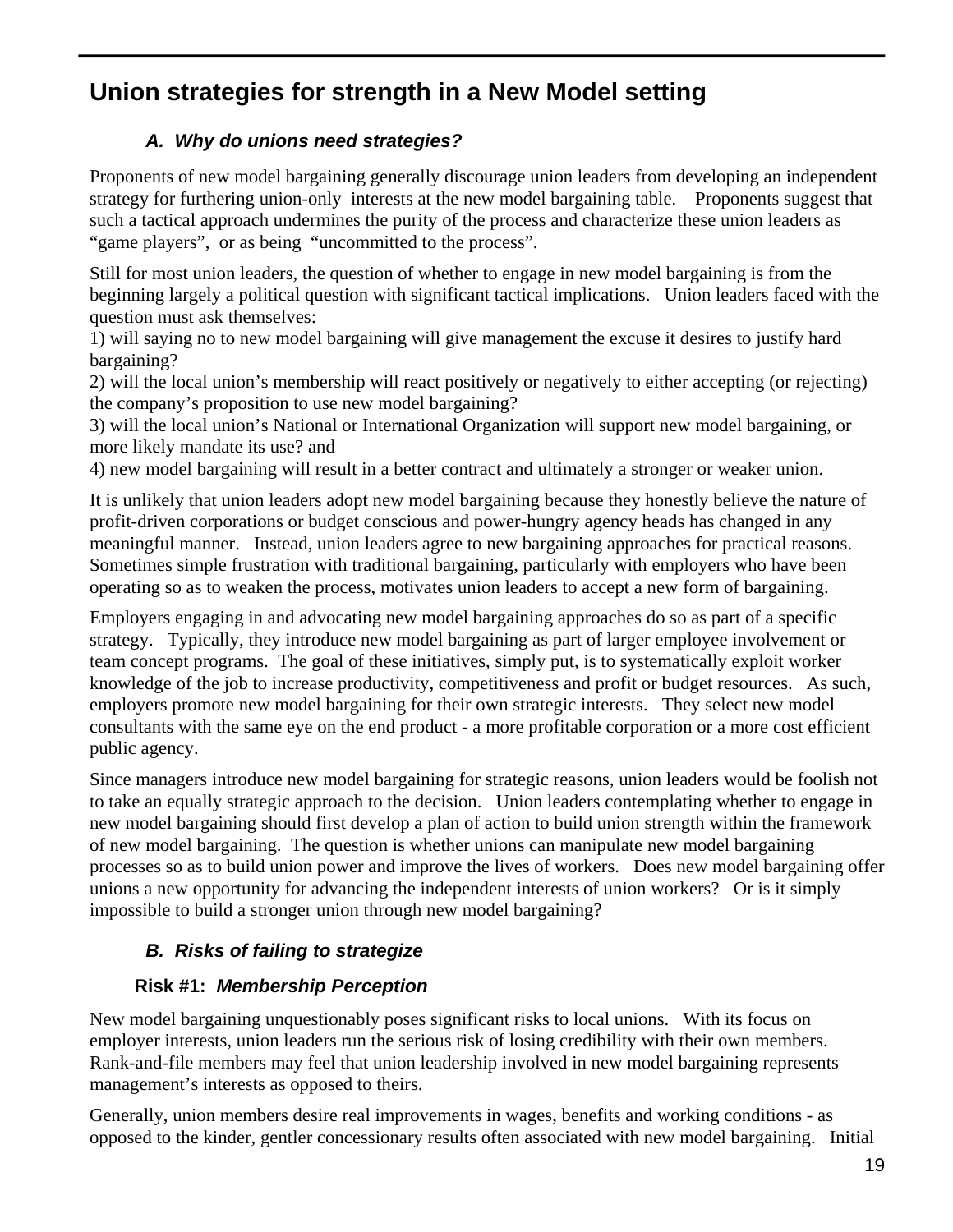union demands - typically generated through membership surveys - can end up so distorted by new model bargaining that it is difficult for union members to clearly see which of their specific demands were addressed at the table.

## *Example:*

Suppose a union pre-bargaining survey shows that members wish to eliminate the employer's use of nonunion contractors performing certain bargaining unit work, the perception being that such contractors undermine union job security and undercut union work rules, wages and benefits. Through a new bargaining model the parties reach an innovative agreement whereby union workers are allowed to bid for the work now performed by the contractors on a project basis with modified work rules. Sounds great the company maintains its competitive position and the union gets the work. Everybody wins!

But how will the union rank-and-file members view this solution to the problem? It's unlikely that bringing the union work force down to the level of the non-union contractor will be perceived positively by the membership. Compromising the very union values they saw undermined by the non-union contractors would hardly be viewed as a victory.

Proponents of new model bargaining might point out that under so-called traditional bargaining, the company would not have agreed to eliminate the use of the non-union contractors under any circumstances. Proponents might argue that this result, albeit flawed, is better than losing the work completely to non-union contractors. While this may or may not be true, it begs the question of what the labor movement should stand for.

Proponents of new model bargaining also fail to recognize that options away from the bargaining table exist for the union on almost any issue. Suppose, for example, the union leadership in the example above chose to reject the company's offer on the contracted work and instead used the defeat at the table to mobilize its membership to support an organizing campaign targeting the non-union contractor employees. In this scenario, union members would see and understand that the employer, not their union, was undermining their job security with the non-union contractors. With new model bargaining, unions face the very real risk that union members will become cynical about union power at the table, view their union as a branch of management and will become less likely to trust their union leadership and less willing to participate in union mobilization efforts.

## **Risk #2.:** *Disclosing information which might later harm the union and its membership.*

Unions face the risk of disclosing information that may ultimately harm the union or its membership. Suppose, for example, a brainstorming session results in a particularly open discussion about how members manipulate company vacation scheduling rules by swapping days and revising the work schedule. Some time after bargaining, the company decides to crack down on this practice, resulting in discipline for several union employees. How would the membership react if it discovered that management learned of the practice from union negotiators?

Ideas generated by union negotiators during brainstorming sessions may end up being imposed by management should negotiations break down. Suppose a union negotiating committee member throws out the idea of basing job bids on skill test scores rather than seniority. Later the company offers this suggestion as one of its proposals. Ultimately, negotiations fail to yield an agreement. By law, the company may impose its last best offer at impasse. Now the idea originally offered by a union negotiator is imposed on the bargaining unit. Brainstorming sessions offer management the opportunity to freely tap the knowledge of union negotiators, representing a real risk to the union.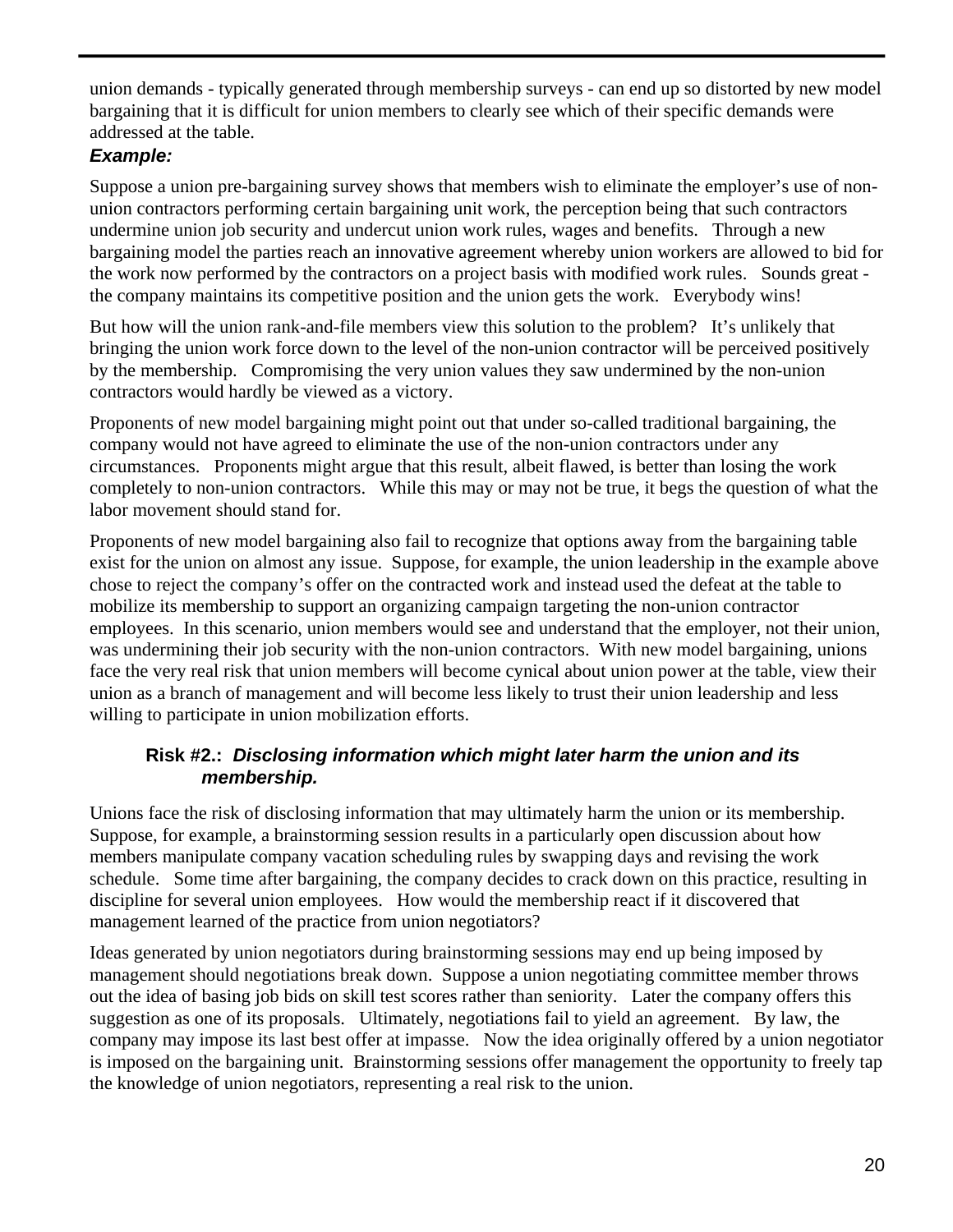## **Risk #3:** *Being caught flat-footed, with a demobilized membership*

Unions face the risk of being caught "flat footed" should new model bargaining fail. Because new model bargaining discourages concerted action and active member involvement, unions run the risk of being illprepared for a fight should bargaining go to impasse with no agreement. Failing to understand that new model bargaining does not guarantee a good contract puts unions in a much weaker position should bargaining fail to result in a ratified contract.

## **Risk #4:** *Internal union division*

New model bargaining can be very controversial. Many members will instinctively resist the approach. If union leadership agrees to engage in new model bargaining without membership support, significant internal division may occur. New model bargaining consultants argue against having the union membership vote on whether to use new model bargaining techniques - so it is seldom done. This can lead to negative feelings towards union leadership and create a more divisive internal union environment particularly if new model bargaining fails.

## **Risk #5:** *Depletion of scarce union resources:*

New model bargaining typically takes much longer and requires more resources than traditional bargaining. What might have taken three weeks using traditional bargaining, may take months under new model bargaining approaches. This can deplete limited union resources, if not adequately addressed. Also for union leaders, spending days involved in new model bargaining means less time available to handle the other affairs of the union. Grievance processing, non-negotiations committee activity, safety activities, and community and political activities all may suffer due to the time and energy dedicated to new model bargaining. Unions must consider whether new model bargaining offers the best use of their limited time and resources.

## *C. Developing an independent union strategy in new model bargaining*

Developing an independent union strategy within new model bargaining is a great challenge given its focus on the strategic needs of the enterprise. Just as with "traditional bargaining", a strong union is far more likely to fare better under new model bargaining than a weak union. As such, unions faced with new bargaining models should focus significant attention and resources to building the local union through greater membership involvement and worker solidarity.

## *1. Promote Union Solidarity and Member Mobilization*

Perhaps the most important strategy for local unions is to mobilize union membership and promote solidarity during the entire course of new model bargaining. To succeed, local unions must take care to establish independent internal structures that promote and facilitate member mobilization. Some form of a one-on-one program is typically required.

Union volunteers should be recruited and trained in conducting one-on-one campaigns. A union solidarity committee should be established and given the responsibility of continually informing the membership of the status of negotiations, involving them in the process through surveys and questionnaires, developing slogans and union publications, challenging management at all levels through disciplined and strategic concerted action, and ensuring that union negotiators stay on track with direct information on the thoughts and concerns of the membership. Union communications regarding the negotiation process should be kept completely open to the membership. Union leadership should expend significant time, energy and resources involving union membership.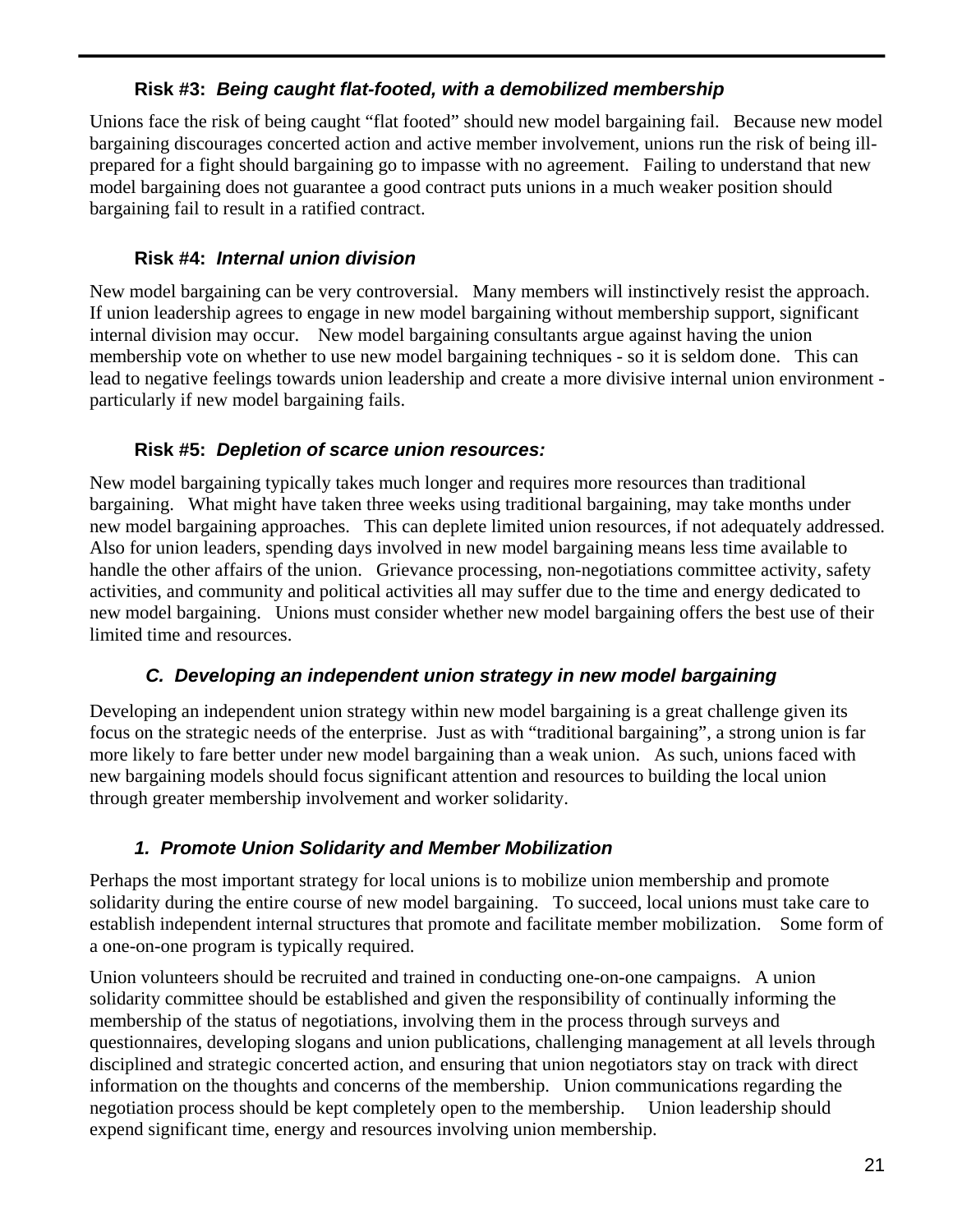## *2. Negotiate Written Ground Rules*

While most new model bargaining consultants discourage negotiating formal written ground rules, few will give up the opportunity to sell their services if a union insists upon rules. (See appendix for ground rules negotiated by an Iowa local union.) Employers also will concede to ground rules when they promote new model bargaining as their own initiative. Many human resource managers' careers ride on their ability to successfully manage their union-management relations. Such managers will often concede a great deal in order to show progress. As such, unions engaging in new model bargaining should demand that certain ground rules are agreed upon and adhered to.

Unions should:

## *a. Insist on the right to caucus.*

Union caucuses are essential during new model bargaining. If unionists believe that their own interests are separate and distinct from those of the enterprise and its owners and managers, then discipline must be maintained during bargaining. The caucus then becomes the tool for ensuring that union negotiators remain united and that union-generated ideas are appropriately screened. Caucuses give union negotiators time to air differences and to explain positions in private. Caucuses provide time to analyze employer-provided information and to discuss management proposals. Caucuses may also be used to orchestrate and script union responses during brainstorming sessions. (discussed below)

#### *b. Insist that management agree that it will not unilaterally impose any idea or solution generated during brainstorming.*

If brainstorming is truly meant to be an open and free discussion, then neither party should fear having their ideas come back to haunt them should negotiations fail. Of course this agreement must be carefully drafted to ensure its enforcement. But if properly written and agreed upon, unions may then purposefully bring up pro-business and/or anti-worker concepts and proposals during brainstorming sessions. If later negotiations fail, the union can claim that the company is prohibited from imposing those concepts on the union. This strategy of course is risky, but such language would offer some legal protection in the case of a strike opening the door to an unfair labor practice strike - as opposed to a economic strike.

## *c. Insist that management be prohibited from directly communicating with the union's membership regarding bargaining, unless mutually agreed upon.*

It is important that unions protect their control over the flow of information provided to their members during bargaining. If a union attempts to mobilize its membership during new model bargaining, management will quickly realize that it needs to get its own "spin" out if it is to succeed. Restricting management rights in this regard gives the union the upper hand during negotiations and helps to ensure that union members receive accurate information from a union perspective.

## *d. Insist that the union be allowed to openly communicate with its members.*

The union should freely communicate with its members during negotiations. No information should be withheld from the membership. While it is not necessary to negotiate this per se, it may be important for the union to state its position clearly at the onset of bargaining. It is unlikely that company negotiators would object to this early on, but might later when they discover how the information is being presented. By stating it up front, unions are less likely to be accused of playing games with management. If the union fails to make this point clear at the onset, they run the risk of giving management an excuse to revert to hard bargaining.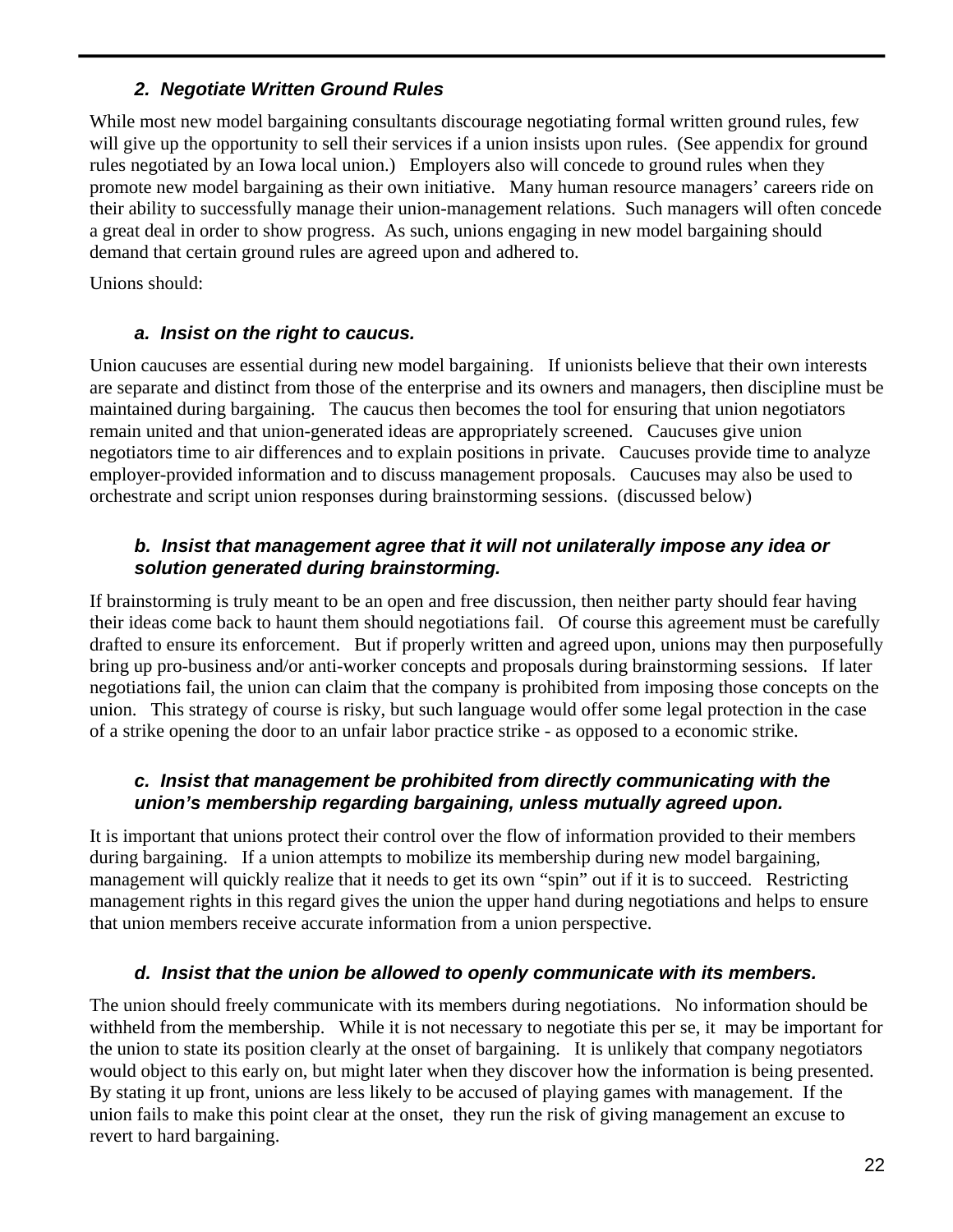## *e. Insist that the company share information including proprietary information.*

The union should insist that the company agree to provide the information it requests. Including this language in written and enforceable ground rules gives the union a stronger argument for an unfair labor practice charge should negotiations fail and the company refuses to provide requested information. Most of the new models specifically mandate much more open sharing of information than traditional bargaining.

## *f. Insist that the company pay for the costs of negotiations.*

Since new model bargaining can be costly in terms of staff time, lost wages and expenses, union negotiators should insist that the company pay for these added costs. If a company is serious about improving relations, then it should not object to financing the process. This should then allow the union to divert money budgeted for traditional bargaining towards the added expenses associated with mobilizing its membership (i.e., additional newsletters, flyers, conference calls, other promotional expenses, and one-on-one training).

## *g. Insist on union-only training.*

No matter which new model bargaining consultant is retained by management, unions should insist on their own independent pre-bargaining educational program. Again, the company should pay for this. Preferably this training would involve the entire membership, but at the very least should include the union negotiating committee. The union-only program should focus on union bargaining strategies, mobilization tactics and political economy—that is, a frank discussion of the specific economic and political contexts of this particular employer and bargaining agenda. Unions should be careful to use labor educators who are clearly independent of management and who do not engage in new model bargaining consultation.

## *h. Insist on periodic union-only meetings with bargaining unit employees on company time.*

Because new model bargaining is conceptually so different from traditionally bargaining, unions should argue that it is necessary to meet with the membership on a regular basis to dissipate rumors, obtain ideas for brainstorming and promote the new bargaining process. Unions should argue that it is necessary to meet alone with its membership, so that its membership will speak freely and to demonstrate to the membership that the company trusts the union. These meetings should be used to build union solidarity and to mobilize the membership around key issues.

#### *i. Insist that new model consultants be chosen by the union, that their program be limited and that the consultants exit the process at the earliest possible stage of bargaining.*

New model bargaining consultants are generally paid by management and should be viewed as management consultants. Unions should demand that the union be given the authority to select which if any new model consultants are used. Unions should research the consultant's approach and insist on specific limits to the consultant's authority and involvement. If there are aspects to the consultant's approach that the union finds objectionable, the union should demand that those objectionable portions be omitted from the consultant's training program. The union should also ensure that the consultant exits the process at an early stage. Such consultants should not be used to facilitate bargaining sessions, and should only, if used at all, be used to provide the initial joint training program.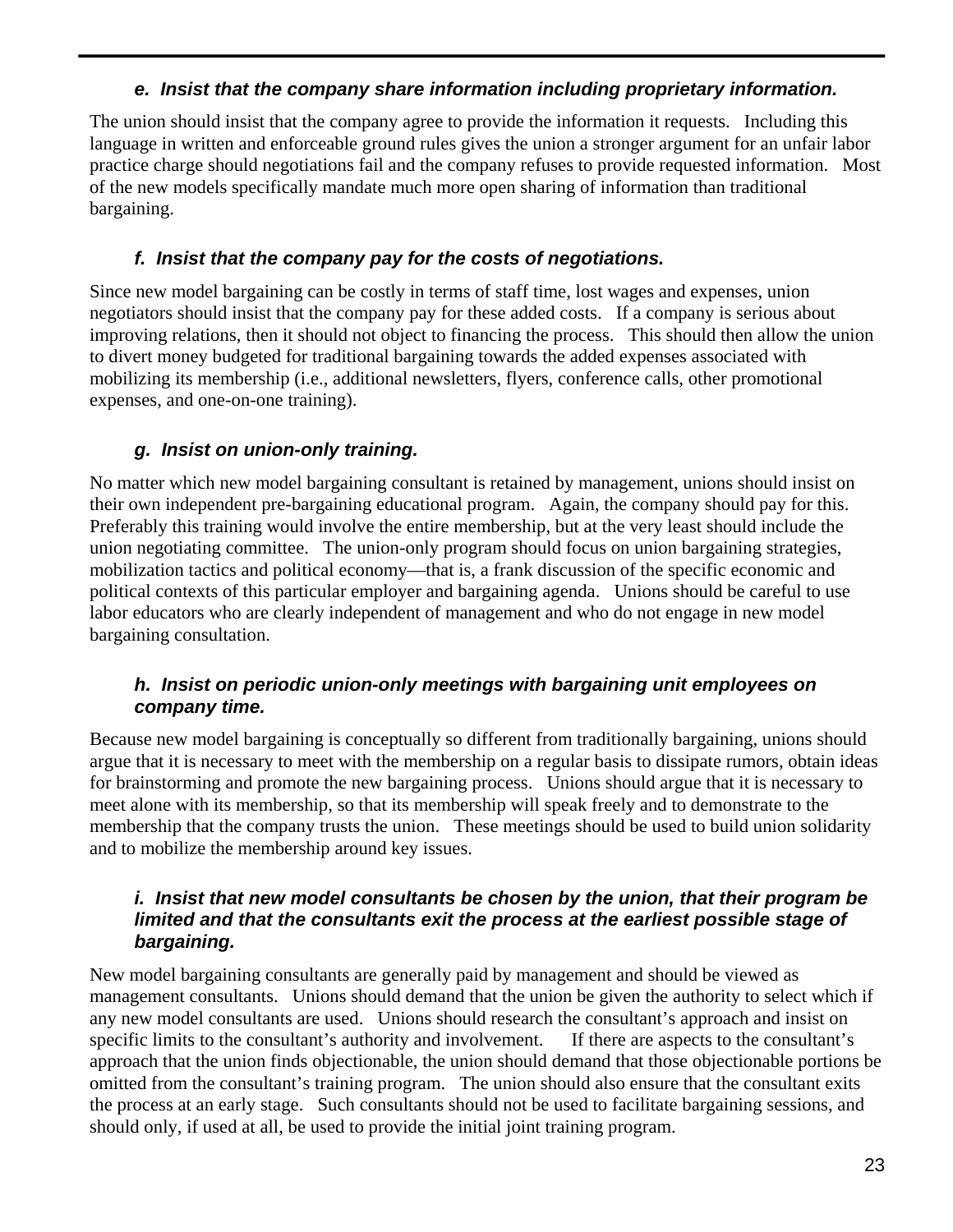## *3. Script and Orchestrate Brainstorming Sessions*

Management depends on union/worker knowledge for solving its problems. Brainstorming sessions offer management a tool for extracting that information without union objection. Unions can successfully orchestrate these sessions by carefully scripting the ideas and concepts offered during brainstorming. This limits the negative effects of brainstorming and allows the union to control the nature and extent of the discussion. In some cases, union strategies will evoke individual managers' emotions during brainstorming sessions, leading these individuals to desired behaviors. Advance scripting, planned during a union caucus, also ensures that key union points are communicated to management. Union negotiators should discuss what they intend to bring up during a brainstorming session during a union caucus. Advance planning of this nature gives union negotiators a chance to play out expected management responses prior to offering the information during a brainstorming session. Such practices give union negotiators a feeling of common purpose and help maintain discipline and unity during the process.

## **An alternative model: The organizing model approach to bargaining**

## *The Underlying Assumptions:*

The organizing model of bargaining differs both from the so-called "traditional" bargaining model and new model bargaining in several distinct ways. First, at its root the organizing model of bargaining assumes differing class interests between workers and the executive class of owners or agency heads. The organizing model attempts to draw in a broader sector of workers including the unorganized worker, community allies and policy makers into the struggle for greater control over the direction of the enterprise both in the workplace and society. The organizing model of bargaining challenges the power and control of corporate owners and agency heads by advancing the broad interests of all workers. The model is dynamic, flexible and aggressive.

This broader class perspective differs from traditional bargaining which focuses on the differing interests of union employees and management. Traditional bargaining concedes power over the general direction of the enterprise to management. It instead attempts to narrowly modify management's authority. Traditional bargaining places much of its attention on the distribution of profit. Traditional bargaining makes little or no attempt to address the broader interests of workers in general, instead focusing almost exclusively on the narrow concerns of the enterprise's bargaining unit employees. The organizing model of bargaining also differs substantially from new model bargaining's focus on the common union and enterprise interests.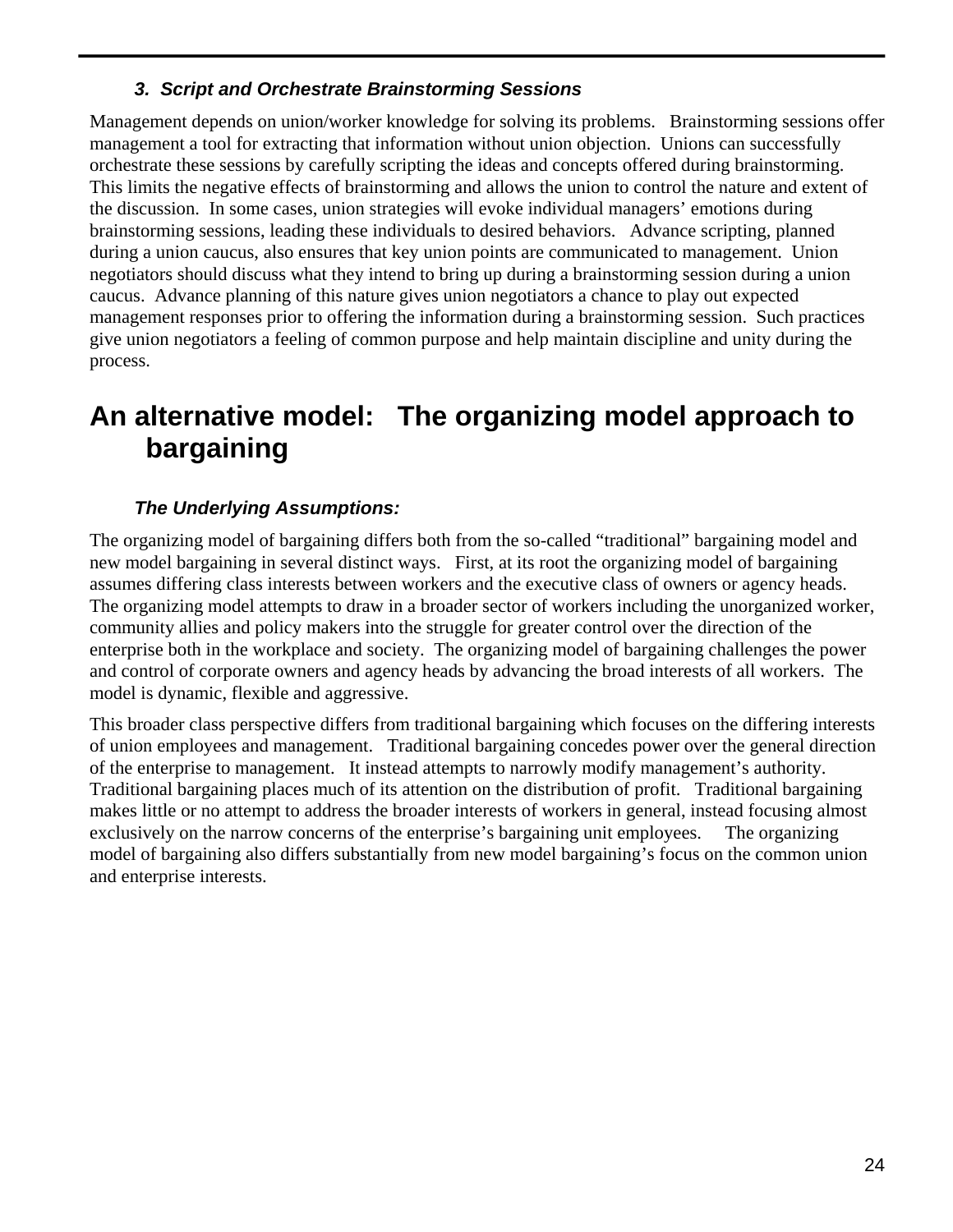## *Characteristics of the Organizing Model of Bargaining:*

## *1. High membership involvement, concerted action and open communications.*

Traditional bargaining, as we have seen, involves the rank and file at the initial phases of bargaining and at the conclusion of bargaining. And, as we have seen above, new model bargaining substantially limits the direct involvement of rank-and-file members. In fact, member involvement is often specifically discouraged by new model consultants.

The organizing model of bargaining, on the other hand, depends heavily on a high level of member involvement during all phases of bargaining. Unions establish some form of permanent one-on-one structure to facilitate on-going member involvement in the bargaining process, political activity and organizing. Union volunteers are recruited, educated and assigned to direct the one-on-one campaigns within a particular work location or area. These volunteers obtain daily information reports on the status of bargaining at the table and carry out tactical assignments given by the union solidarity committee or other oversight committee. This structure builds union discipline and promotes solidarity. Union staff work more like grassroots organizers than technical experts. Union leadership is decentralized, depending more on volunteers to guide the negotiation process. Unions use surveys, work place meetings, rallies, flyers, leaflets, newsletters, petitions, and other informational tools on a frequent basis. Slogans generated by members play a particularly important role in focusing membership attention on the central union issues. Information flows to the members at the work site. Concerted action is carefully designed and organized and typically escalates in intensity during the course of bargaining. Information regarding bargaining is open and free flowing. Nothing is held in confidence by union negotiators. Heavy emphasis is placed on union education which is based on labor history and class oriented. Members vote on all issues affecting them and voting is strategic and frequent. Organizing model bargaining does not limit negotiations to the bargaining table, but rather encourages members to engage their direct supervision (away from the table) in the debate over union proposals. Unions attempt to rally their members to promote union slogans and proposals at all levels of the institution. Ideally, every union member is assigned a task with instructions on how to carry it out.

## *2. Bargaining is continuous.*

The organizing model of bargaining views bargaining as an ongoing and continuous process. The union doesn't wait for the contract to expire to make demands and to promote greater union power in the workplace. Negotiations are not limited to the bargaining table. Instead unions bring issues and make demands at company sponsored forums such as teams meetings, joint committees, department meetings, focus groups, grievance meetings, company events and wherever members interact with management. Unions view every engagement with management as an opportunity to build union power and to confront management.

Organizing model bargaining allows midterm modifications to the contract, provided the issues are driven by the membership, are voted on and are consistent with core union values. Management desiring midterm modifications is forced to recognize and deal with the union as a democratic institution. No midterm agreements can be made without member support and participation. As such, management must essentially bargain with the entire membership through the union's disciplined one-on-one structure. Union leaders are strengthened in their relationship to management because they have access to more accurate information regarding their members' desires and because of greater unity and support by their members. Slogans and demands are repeated at every opportunity and attempts are made to tire management.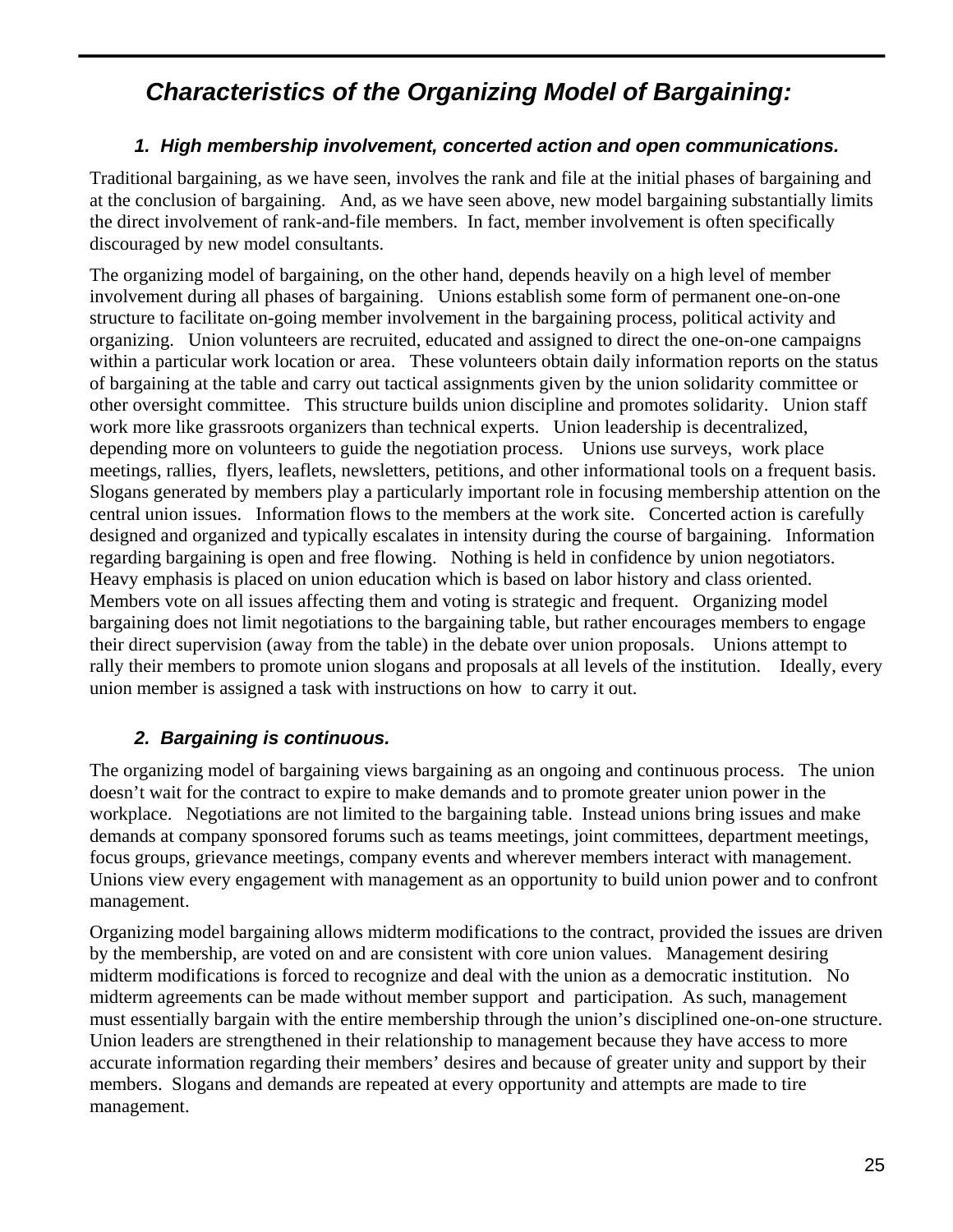Organizing model bargaining does allow unions to address management issues related to productivity and competitiveness. However, the model challenges the underlying assumptions driving such issues and forces management (if it must have change) to relinquish power in the workplace to the union and its members. Rather than giving away work rule changes and worker job knowledge via teams, and other employee involvement programs, the organizing model of bargaining forces management to address union concerns in conjunction with its own demands.

## *3. Bargaining extends beyond the workplace and integrates bargaining with the union's political, social and organizing goals.*

The organizing model of bargaining attempts to draw in the community, shareholders, customers and organizational allies. For example, a union representing telephone workers might draft a proposal requiring the corporation to hire more employees within a given area to promote a higher level of customer service. The union could build its case using tactics involving groups not directly associated with the company, such as: surveying customers and inviting them to support the union's position with the company, contacting shareholders or even conducting a shareholder proposal related to the issue, filing petitions with state regulatory authorities describing cases of poor service caused by low employment, reaching out to sympathetic political leaders, and/or holding a press conference highlighting the lower service quality caused by layoffs.

Proposals can also be integrated with the union's political and social goals. Instead of proposing another floating holiday, a union might instead propose time off for voting in governmental elections. Union leaders could then invite various civic and political leaders to support the union's proposal. The union could also tie the proposal to the union's voter registration, education and get out the vote campaigns. With a little creativity, nearly any bargaining proposal can be drafted in a way that promotes the union's political and social goals.

Neutrality and accretion clauses, as well as other proposals giving the union greater ability to organize non-union workers, have a high priority in the organizing model of bargaining. Even simple proposals such as giving union stewards the right to speak at new employee orientation meetings enhance the union's presence in the workplace and make it easier to recruit new members.

## *4. Bargaining proposals focus on broader union values, such as expanding union power in and beyond the work place.*

While the organizing model of bargaining does not ignore traditional union proposals such as higher wages and improved benefits, it attempts to integrate such proposals into a larger program designed to expand union power and promote union values. For example in addition to proposing improved health benefits, a union might also propose a union health care oversight committee to function on company time. The committee might hear and investigate complaints regarding the health care insurance and providers, provide union-oriented health education programs, identify health hazards in the workplace and so on. The idea is to capture power within the workplace for the union.

Bargaining proposals also attempt to encroach on management rights and expand union power in the workplace. For example, a union proposal might give bargaining unit employees greater control over employee training. Suppose a union committee or special bargaining unit job classification is created to design, implement and monitor new employee training. The proposal might allow such training to include a segment dealing with union history and procedures. Proposals promoting seniority, fair treatment, and a workplace free of harassment and discrimination are common with the organizing model of bargaining.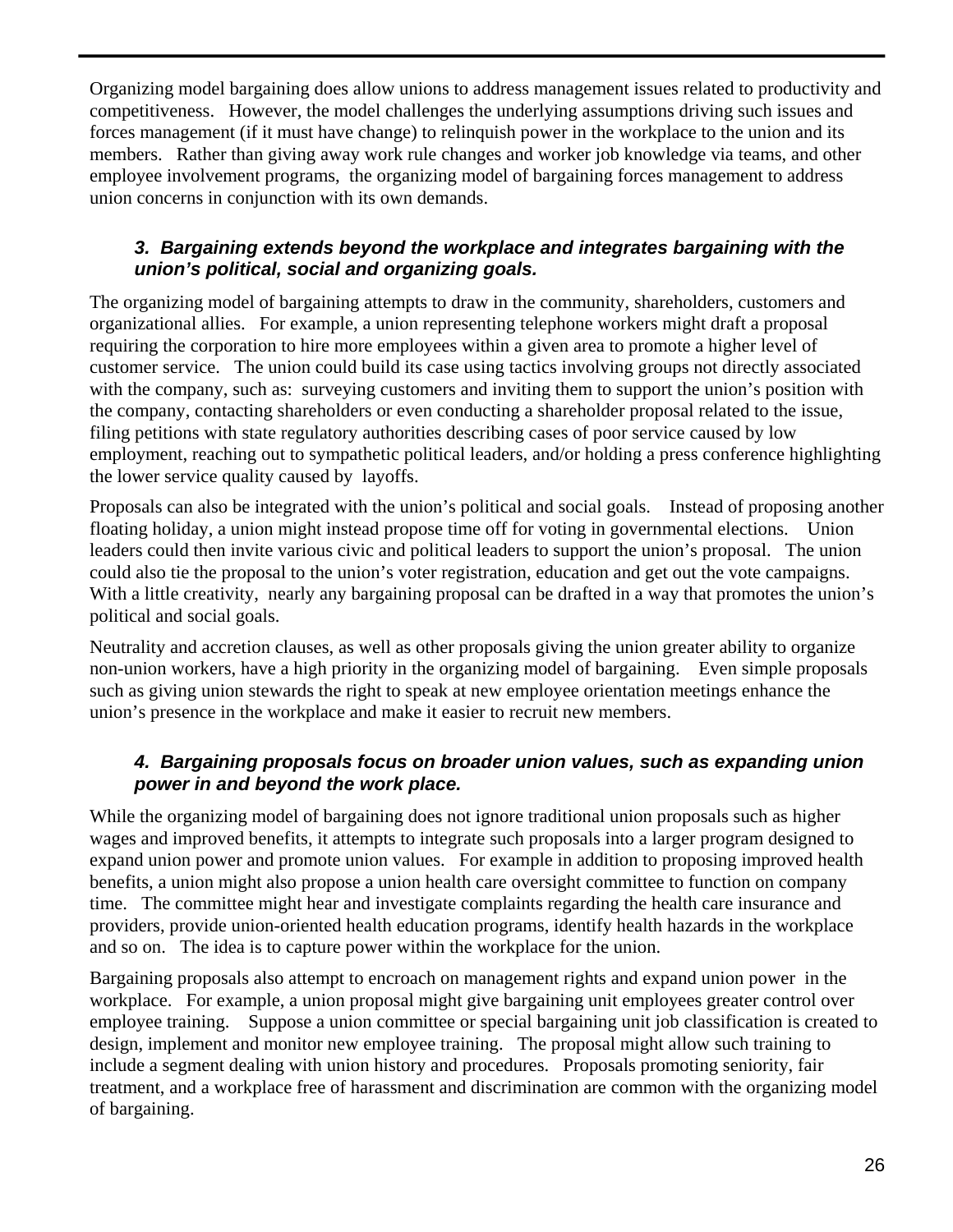| Characteristics                                       | "Traditional" Bargaining:                                                                                | "Win-Win" or New Model Bargaining                                                                                                                             | Organizing Model of Bargaining                                                                                                                  |
|-------------------------------------------------------|----------------------------------------------------------------------------------------------------------|---------------------------------------------------------------------------------------------------------------------------------------------------------------|-------------------------------------------------------------------------------------------------------------------------------------------------|
| Assumptions guiding the<br>parties                    | Assumption of differing union and<br>management interests                                                | Assumes over-riding common union-<br>management interests                                                                                                     | Assumes differing interests between workers and<br>owners or managers                                                                           |
| Member involvement                                    | Low member involvement; members<br>most involved pre- and post-negotiations                              | Membership involved pre- and post-<br>negotiations: discouraged during the process                                                                            | High membership involvement; members involved<br>throughout process                                                                             |
| View of bargaining<br>issues                          | Legalistic (what is permissive? what is<br>mandatory?)                                                   | Procedural view of bargaining (focus on<br>following prescribed steps of method)                                                                              | Political / power view of bargaining issues                                                                                                     |
| Orientation of parties to<br>bargaining               | Oriented to rights of the parties                                                                        | Oriented to business competitiveness                                                                                                                          | Oriented to increasing union power at all levels of<br>workplace, corporation, society                                                          |
| Communications with<br>members                        | Closed during bargaining                                                                                 | Closed communications                                                                                                                                         | Open, frequent, communications with members<br>throughout bargaining process                                                                    |
| Origin of proposals                                   | Separate union and management<br>proposals                                                               | Joint union-management proposals                                                                                                                              | Separate union and management proposals                                                                                                         |
| Topic areas of proposals                              | Union proposals focus on financial /<br>distributive issues                                              | Joint proposals focus on business needs, with<br>attempt to fit union concerns into corporate<br>agenda                                                       | Union proposals focus on broader union values, e.g.,<br>expanding union power in and beyond the workplace                                       |
| Where union spends<br>most time                       | More time at the table than meeting with<br>membership                                                   | Union time spent almost exclusively with<br>management                                                                                                        | Union time allocated more to meeting with / working<br>with members                                                                             |
| Who involved on<br>management side                    | Lower level management people included<br>in negotiations                                                | Higher level management involved                                                                                                                              | Union confronts all levels of management:<br>shareholders, customers, first line supervisors                                                    |
| Who involved on union<br>side                         | Business manager / International Rep as<br>spokespersons; bargaining committee as<br>observers / helpers | Bargaining committee; no chief<br>spokesperson; subcommittees of rank and<br>file from departments                                                            | All levels of union involved, with important roles for<br>stewards, workplace mobilizers and rank and file<br>members                           |
| Extent of bargaining                                  | Limited to term of the contract                                                                          | Formal bargaining limited to term of<br>contract; ongoing bargaining beyond term<br>limited to non-binding, non-contractual<br>issues not ratified by members | Continual union demands, bargaining never stops,<br>"continuous" bargaining oriented around union<br>values, worker control of technology, etc. |
| Use of concerted action<br>by members                 | Concerted action employed after the<br>process breaks down                                               | No or limited use of concerted action                                                                                                                         | Concerted action employed continually (before, after<br>and during bargaining)                                                                  |
| Relationship of<br>bargaining to other union<br>goals | Bargaining separated from union's<br>organizing and political goals                                      | Union's organizing and political goals<br>addressed only if coincide with corporate<br>goals                                                                  | Bargaining integrated with organizing and political<br>goals                                                                                    |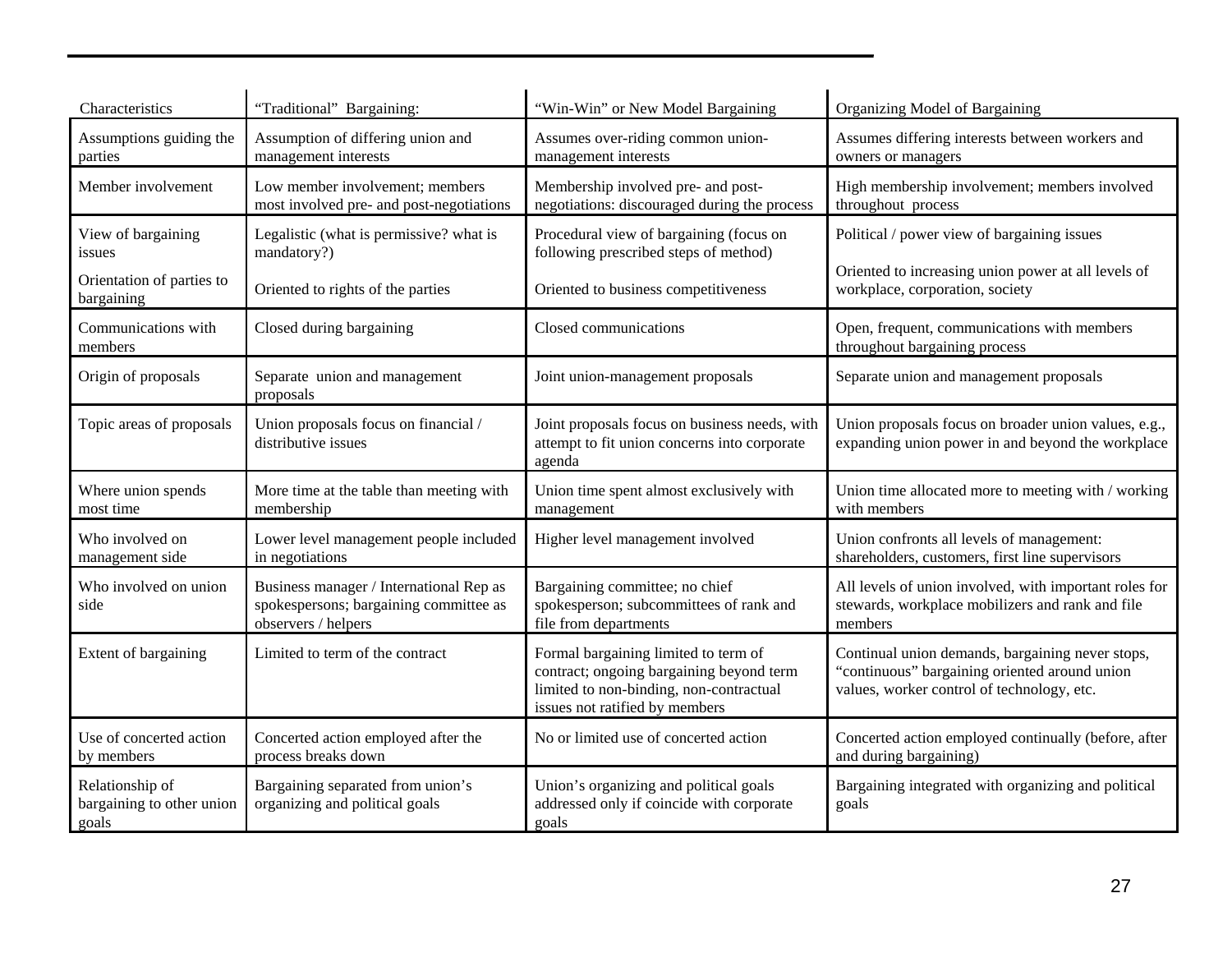#### *Conclusion*

Traditional bargaining is changing, and, as we argue above, it needs to change. The question is whether the new model of bargaining, which unites unions and management around a common interest based on economic survival and prosperity, and which effectively excludes rank and file members from its process, is a good model for workers and unions. We believe it is not, and that unions must develop an aggressive strategy for dealing with their employers which involves and mobilizes members, calls on community and political resources and allies, and even looks beyond our own borders for ideas and assistance. There are alternative models to the world of win-win bargaining that should be explored. Continuous bargaining based on a mobilized rank and file membership provides one such alternative.

+++++++++++++++++++++++++++++++++++++++++++++++++++++++++++

#### *Appendix.* 1995 Ground Rules for IES Utilities / IBEW Local 204 Negotiations

Where: Terrace Lodge, Newton IA When: March 29 – 31, 1995 April 3 – 7, 1995 No negotiations the week of April 10, 1995 April 17 – 21, 1995 April 24 – 28, 1995 (At Cedar Rapids, place to be determined) If needed, additional dates may be scheduled as mutually agreed.

The parties agree to adopt the principles associated with the Cornell University Mutual Gains Bargaining in order to improve negotiation results.

Communications: Joint mutually agreed upon distributions may be made throughout negotiations, however, each party maintains the right to communicate with their respective constituency. Neither party shall directly communicate with the other party's constituency unless mutually agreed upon.

Caucuses are permitted at request of either party.

Official proposals from spokesperson only and will be so stated.

Any ideas generated in a brainstorming session will not be unilaterally imposed.

Facilitator may be brought in by agreement between the parties.

To the extent possible the parties will share information which is relevant to issues raised through the negotiations. However, information identified as proprietary or confidential, shall be held in strict confidence. Any data produced by or for negotiations shall remain under joint control and access and is to be considered proprietary by the non-owner of the information, and shall not be shared with third parties without the express written approval of the owner party.

Issues and/or research that cannot be resolved at the table, may be passed to a sub-committee which consists of equal representation chosen by the respective parties. The sub-committee is responsible for a joint recommendation to negotiators. Disposition of recommendation rests with negotiating committees.

With mutual agreement, subject matter experts may be brought into negotiations.